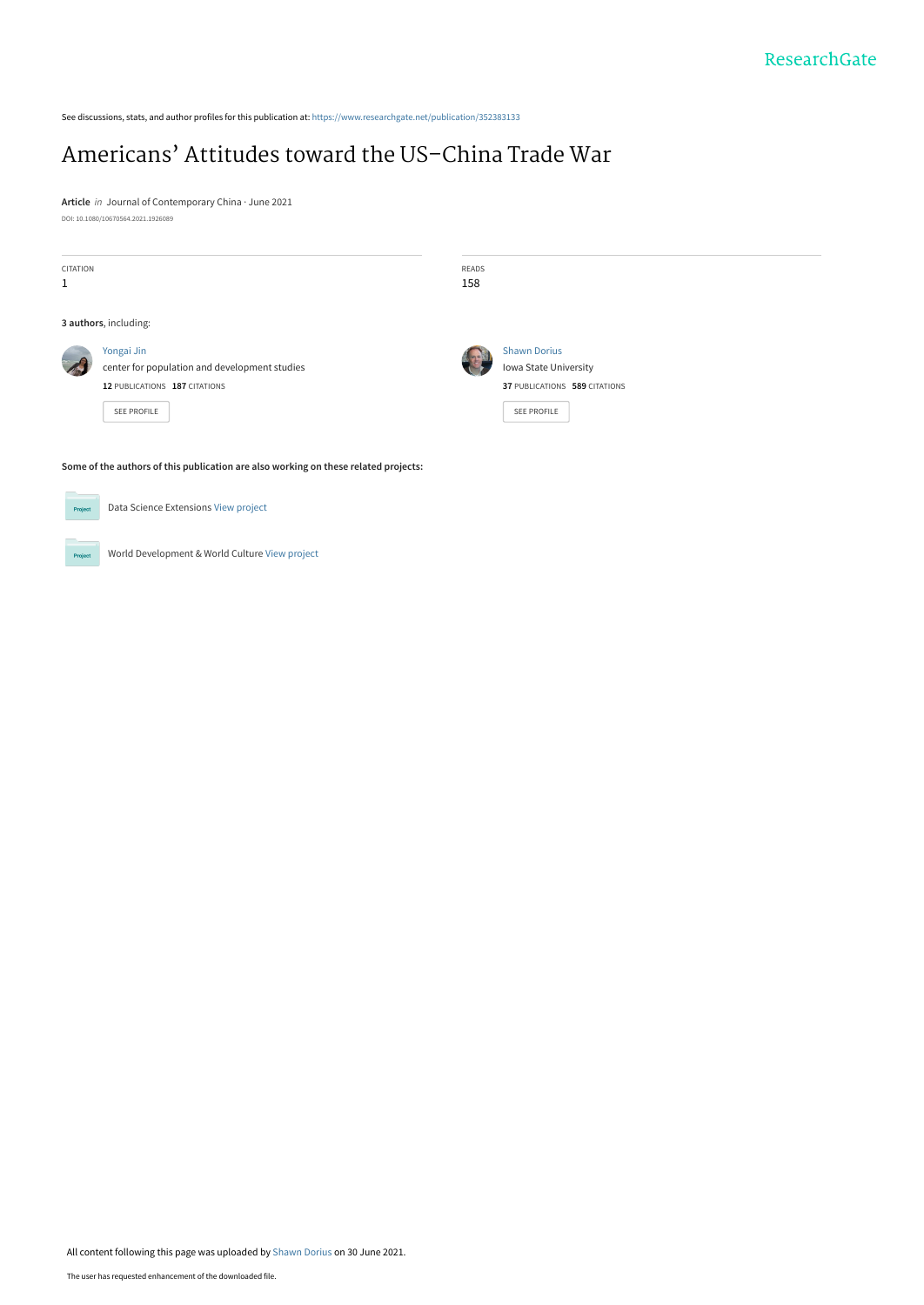## **Americans' Attitudes toward the US–China Trade War**

## Yongai Jin<sup>a</sup>, Shawn Dorius<sup>b</sup>, and Yu Xie<sup>c</sup>

<sup>a</sup> Center for Population and Development Studies, Renmin University of China, *Beijing, China; b Department of Sociology, Ames, Iowa State University, United States; c Department of Sociology, Princeton University, Princeton, United States; Center for Social Research, Peking University, Beijing, China*

### **Author bios**

**Yongai Jin** is Associate Professor of Center for Population and Development Studies at Renmin University of China. Her research interests focus on wealth inequality, fertility, family, and public opinions.

**Shawn Dorius** is Associate Professor of Sociology and Demography at Iowa State University. Dr. Dorius conducts research in the areas of social demography, world culture, global social change, and research methods. These days, his research focuses on community well-being, computational social science methods, and comparative attitudes toward China.

**Yu Xie** is Bert G. Kerstetter '66 University Professor of Sociology and Director of Paul and Marcia Wythes Center on Contemporary China, Princeton University and Visiting Chair Professor of the Center for Social Research, Peking University. His main areas of interest are social stratification, demography, statistical methods, Chinese studies, and sociology of science. His recently published works include: *Marriage and Cohabitation* (University of Chicago Press 2007) with Arland Thornton and William Axinn, *Statistical Methods for Categorical Data Analysis* with Daniel Powers (Emerald 2008, second edition), and *Is American Science in Decline?* (Harvard University Press, 2012) with Alexandra Killewald.

#### **Corresponding author(s)**

Please direct all correspondence to Shawn Dorius (sdorius  $\omega$ iastate.edu).

Yongai Jin:<https://orcid.org/0000-0001-6534-2544> Shawn Dorius: <https://orcid.org/0000-0001-5821-7972> Yu Xie:<https://orcid.org/0000-0002-3240-8620>

## **Funding**

The research was partially supported by the Paul and Marcia Wythes Center on Contemporary China at Princeton University and Peking University. The ideas expressed herein are those of the authors.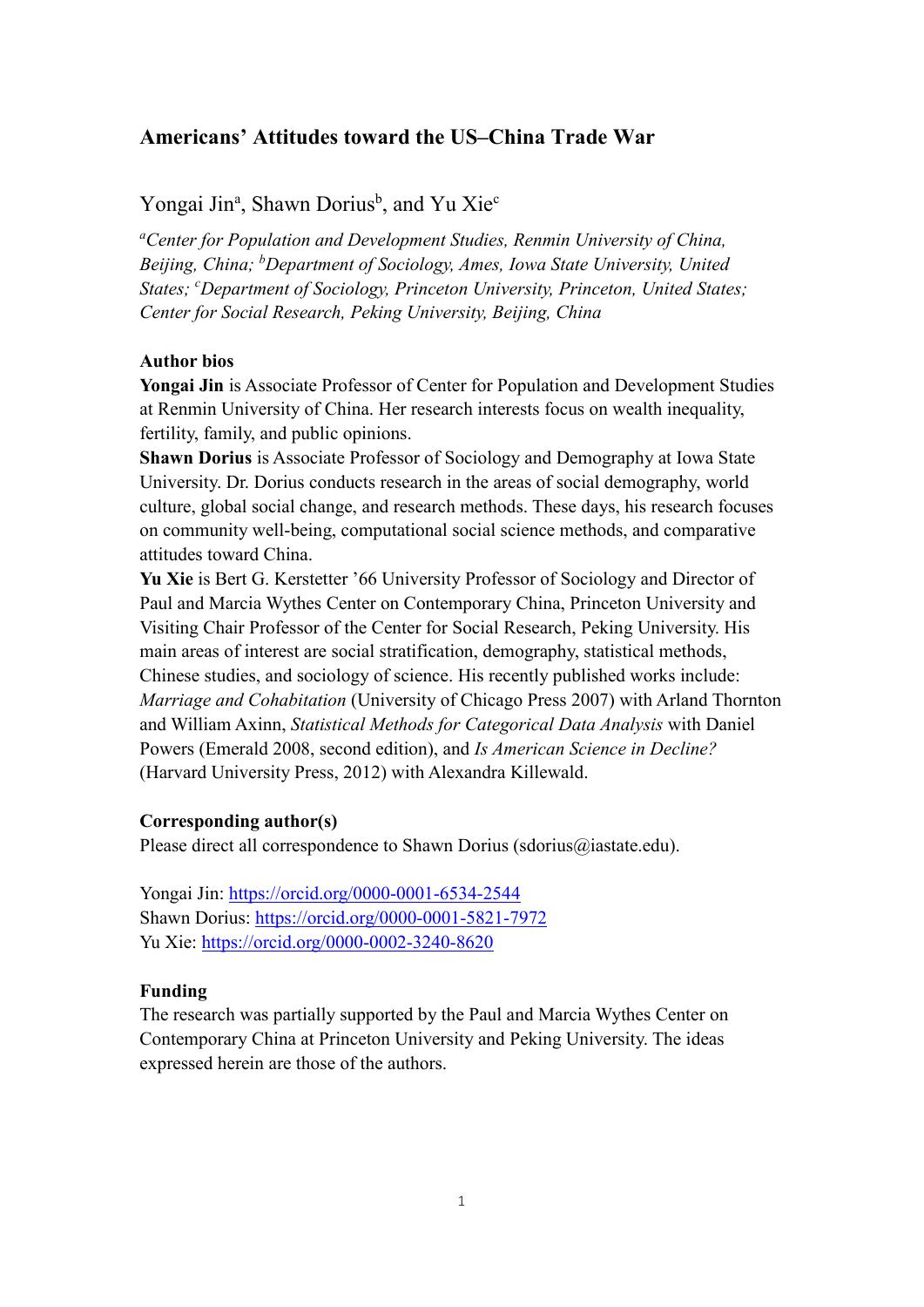#### **Americans' Attitudes toward the US–China Trade War**

### **Abstract**

The United States and China have been locked in a trade war since 2018. This study reports results of original research based on a nationwide online survey of US adults that contained a number of questions measuring Americans' attitudes toward China, including the trade war. The analysis shows that the American public is sharply divided over the trade war, despite reporting high support for international trade with China (76%). Based on responses to survey questions on US–China trade and the trade war, a typology that classifies the general public in the US into four distinct groups is proposed. The largest group, at more than 40%, supports trade with China but opposes the trade war. A slightly smaller share has a more economically militant view of trade with China, supporting trade and the trade war. This study finds that while political identity is strongly associated with attitudes toward the trade war, it only has a weak effect on attitudes toward trade with China; meanwhile, perceptions about China and its government, people, and culture are highly correlated with views on trade with China, but are unrelated to views on the trade war.

**Keywords:** trade war, public opinion, international trade, political orientation, perceptions of China

#### **Introduction**

1

The United States and China, two of the world's largest countries by area, population, and gross domestic product, have been engaged in a trade war since 2018. By imposing tariffs, introducing technology export restrictions, fighting several cases at the World Trade Organization, and so forth, the two countries have been embroiled in several rounds of back-and-forth, and often escalating, conflict. The large-scale trade war between China and the US has drawn the attention of both academia and industry, with much focus on understanding the reasons why the US initiated the trade war, its effects on communities and economies in both countries, and also its effects on the world order. The general consensus is that the trade war is a key component of a larger US global strategy to strengthen its position in the world, reduce the existing trade deficit with China, gain leverage to negotiate new trade policies and practices, address domestic problems (e.g., deindustrialization and rural poverty), and constrain China's rise from a regional to a global power (Zhang  $2018$  $2018$  $2018$ ).<sup>1</sup>

While it is governments that determine trade policies, including the initiation of trade wars, it is a country's citizens, communities, and businesses that feel the effects, either positive or negative, of these policies. Some observers have suggested that a protracted trade war would eventually jeopardize the interests of the general

<span id="page-2-0"></span><sup>1</sup> Yuhan Zhang, "The US–China Trade War," *Indian Journal of Asian Affairs* 31, nos. 1–2 (2018): 53– 74.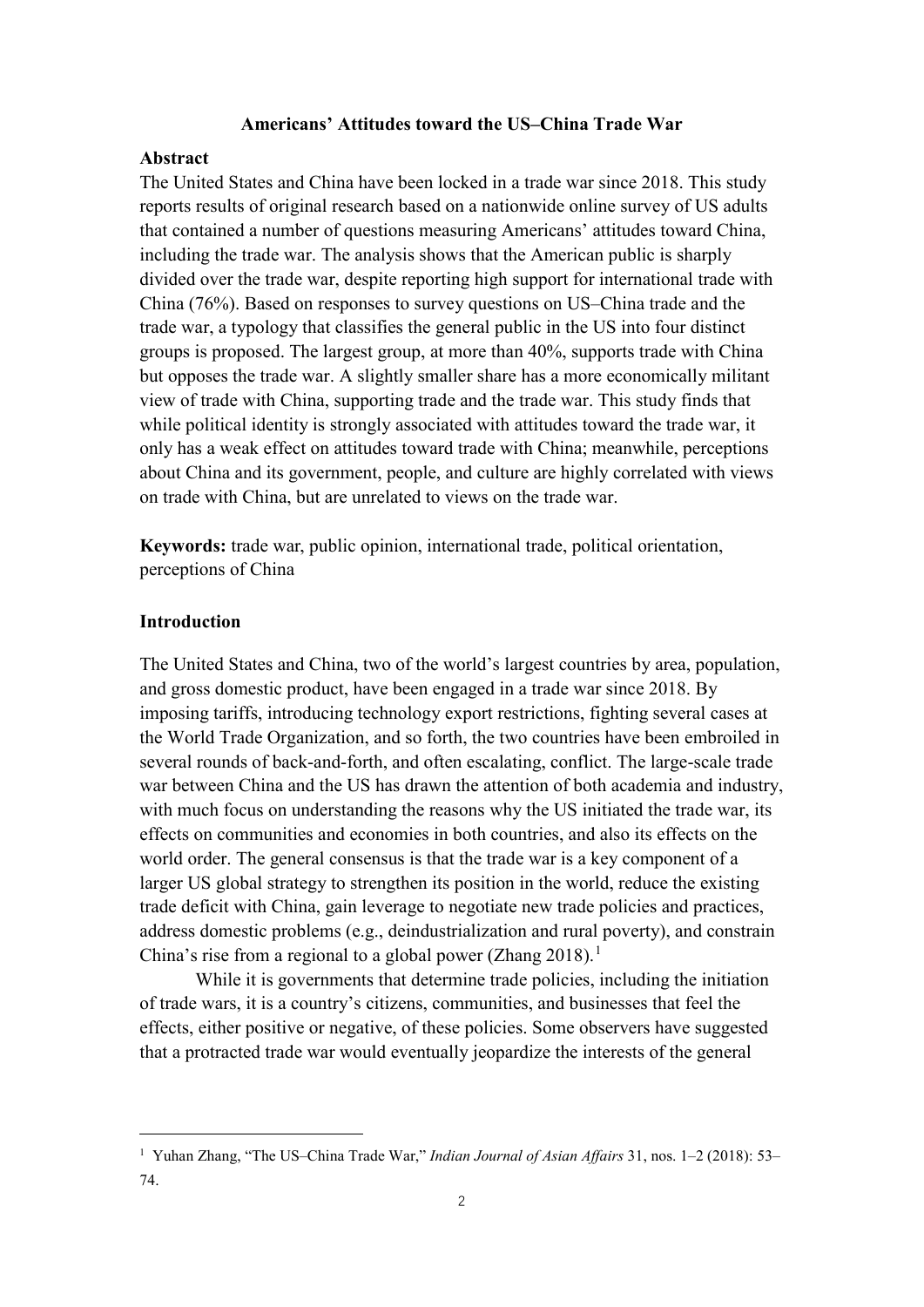publics in the US, China, and other countries. [2](#page-3-0) This raises several important questions. First, does the American public view the US–China trade war as a legitimate policy position? That is, to what extend does the general public in the US support the trade war with China? Second, what motivates ordinary Americans to support or oppose the trade war? And third, how do Americans' attitudes toward the US–China trade war differ from their attitudes toward the more fundamental issue of trade between the two countries? By comparing attitudes toward trade and attitudes toward the trade war between the two countries, this study aims to further understand the mechanisms that shape the public's attitudes toward the US–China trade war.

Although the role of public opinion in foreign policy decisions such as those that produced the trade war is unclear, public opinion is important in its own right,<sup>[3](#page-3-1)</sup> and in the crafting of public policy generally. [4](#page-3-2) The relationship between public opinion and foreign policy is not well understood, owing to its general remoteness from the daily lives of the general public and the complicated nature of the subject matter (e.g., military asset distribution, bilateral and multilateral trade deals). Nevertheless, the sheer size of the economic output flowing from the US and China, coupled with the extensive economic ties between the two countries, suggests that the US–China trade war may have especially pronounced effects on the daily lives of ordinary people in both countries. The future of the US–China relationship will have substantial consequences for the world order, considering the demographic, economic, and political impact of these two countries. With the trade war ratcheting up tensions between the US and China, it is important that policy makers, researchers, and governments understand the nature of public opinion concerning the US–China relationship and how public opinion varies across subpopulations in the US. Investigation of US public opinion concerning the trade war also stands to produce novel insights into the future of the US–China relationship. Will the relationship continue to trend toward greater hostility and open competition, or will the two countries change course and become more cooperative? And what role will public opinion play in these developments?

According to recent social surveys conducted by the Pew Research Center, Americans' views of China have turned sharply negative amid recent trade tensions, with 60%, 66%, and 73% of respondents reporting unfavorable opinions of China in

<span id="page-3-0"></span> $\frac{1}{2}$ <sup>2</sup> Douglas A. Irwin, "The False Promise of Protectionism: Why Trump's Trade Policy Could Backfire," *Foreign Affairs* (May/June 2017), p. 45; Chunding Li, Chuantian He, and Chuangwei Lin, "Economic Impacts of the Possible China–US Trade War," *Emerging Markets Finance and Trade* 54, no. 7 (2018): 1557–1577.

<span id="page-3-1"></span><sup>3</sup> Benjamin I. Page and Robert Y. Shapiro, "Effects of Public Opinion on Policy," *The American Political Science Review*, no. 77 (1983): 175–190.

<span id="page-3-2"></span><sup>4</sup> Ole R. Holsti, *Public Opinion and American Foreign Policy* (Ann Arbor: University of Michigan Press, 2004); Richard Sobel, *Impact of Public Opinion on U.S. Foreign Policy since Vietnam* (New

York: Oxford University Press, 2001); Wang Xiuli and Pamela J. Shoemaker, "What Shapes

Americans' Opinion of China? Country Characteristics, Public Relations and Mass Media," *Chinese Journal of Communication*, no. 4 (2011): 1–20.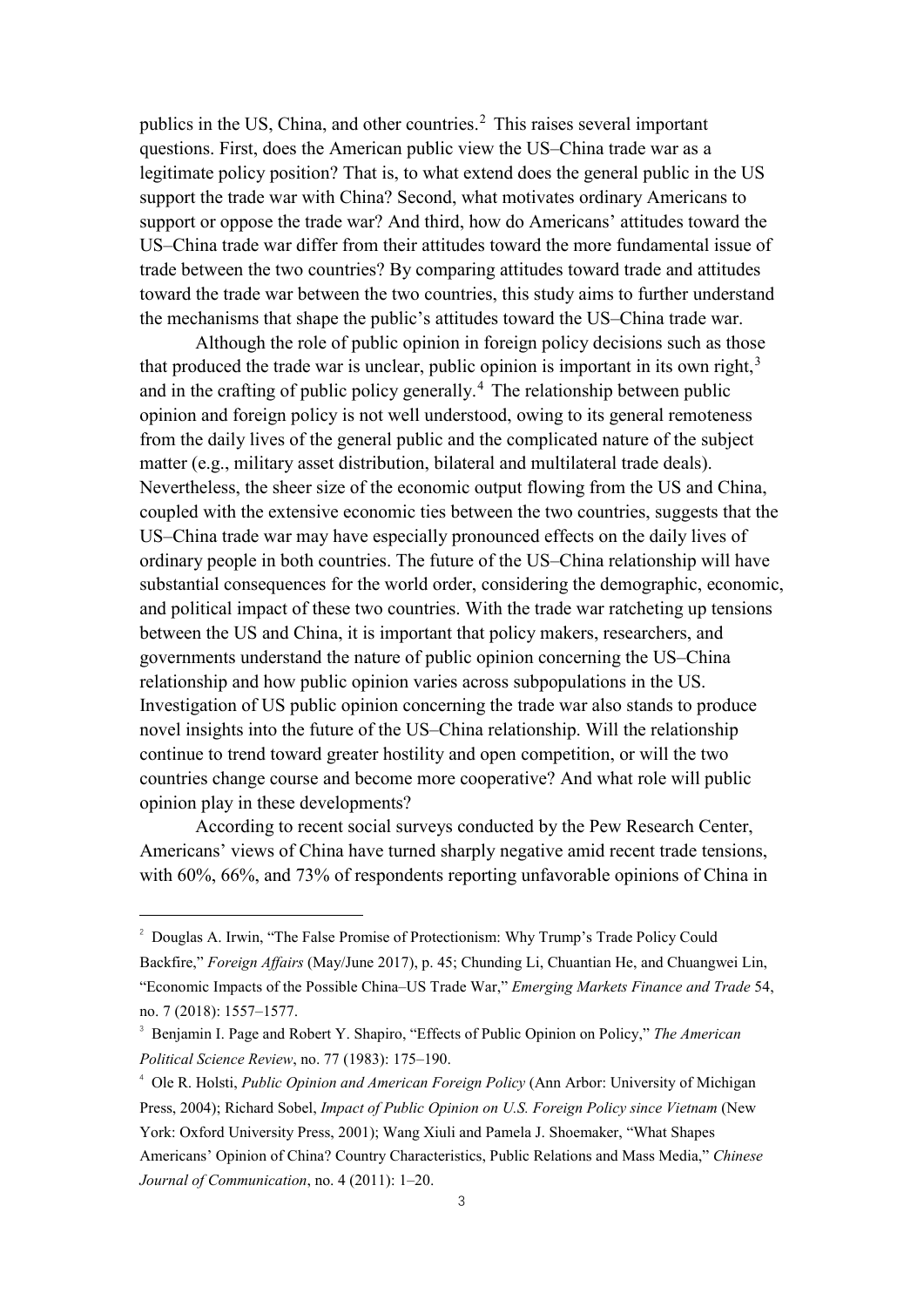Spring 2019, March 2020, and June 2020, respectively: the highest negative rating in the past 15 years. [5](#page-4-0) Likewise, negative views of the US among Chinese citizens are also high and rising. According to the authors' own survey, conducted in China in late 2019 and early 2020, 68% of Chinese respondents expressed an unfavorable opinion of the US. [6](#page-4-1) Not surprisingly, these changes in attitudes among Chinese citizens have coincided with the more confrontational policy of the Trump administration, suggesting a causal relationship between US policy and public opinions. The implications of a protracted trade war would reach far beyond the economies and polities in the US and China, indeed impacting the current world order.

Using data collected through a nationwide online survey in the US, this study investigates ordinary Americans' attitudes toward the current US–China trade war. The study is among the first to quantitatively assess attitudes toward US–China trade among the US electorate. This research offers new insights into the ideological mechanisms by which public opinions of the US–China trade war are shaped in the US context. It also provides baseline benchmarks by which to enable future investigations to assess whether and how attitudes have changed during the course of the trade war, and also by COVID-19 and other events that appear to be escalating tensions in US–China relations.

### **Literature and Theory**

1

Despite limited research on the factors that affect attitudes toward trade wars, a large number of studies on public opinions and US–China bilateral relations provide us with the theoretical foundations to hypothesize what factors may influence Americans' attitudes toward the trade war with China. Prior research suggests that Americans' attitudes toward the US–China trade war are intertwined with their more general attitudes toward trade, and also with their attitudes toward China. Specifically, this study proposes that ordinary Americans' attitudes toward the US–China trade war are affected by the perceived economic benefits associated with the trade war, their political ideology, and their general impressions about China.

[https://www.pewresearch.org/global/2019/08/13/u-s-views-of-china-turn-sharply-negative-amid-trade](https://www.pewresearch.org/global/2019/08/13/u-s-views-of-china-turn-sharply-negative-amid-trade-tensions/)[tensions/,](https://www.pewresearch.org/global/2019/08/13/u-s-views-of-china-turn-sharply-negative-amid-trade-tensions/) accessed August 20, 2020; Kat Devlin, Laura Silver, and Christine Huang, "U.S. Views of China Increasingly Negative Amid Coronavirus Outbreak," Pew Research Center, April 21, 2020, [https://www.pewresearch.org/global/2020/04/21/u-s-views-of-china-increasingly-negative-amid](https://www.pewresearch.org/global/2020/04/21/u-s-views-of-china-increasingly-negative-amid-coronavirus-outbreak/)[coronavirus-outbreak/,](https://www.pewresearch.org/global/2020/04/21/u-s-views-of-china-increasingly-negative-amid-coronavirus-outbreak/) accessed August 20, 2020; Laura Silver, Kat Devlin, and Christine Huang, "Americans Fault China for Its Role in the Spread of COVID-19," Pew Research Center, July 30, 2020, [https://www.pewresearch.org/global/2020/07/30/americans-fault-china-for-its-role-in-the-spread](https://www.pewresearch.org/global/2020/07/30/americans-fault-china-for-its-role-in-the-spread-of-covid-19/)[of-covid-19/,](https://www.pewresearch.org/global/2020/07/30/americans-fault-china-for-its-role-in-the-spread-of-covid-19/) accessed August 20, 2020.

<span id="page-4-0"></span><sup>5</sup> Laura Silver, Kat Devlin, and Christine Huang, "U.S. Views of China Turn Sharply Negative Amid Trade Tensions," Pew Research Center, August 13, 2019,

<span id="page-4-1"></span><sup>6</sup> The authors fielded a survey on public attitudes in December 2019 and April 2020 in five provinces in China: Hubei, Shaanxi, Gansu, Liaoning, and Guangdong.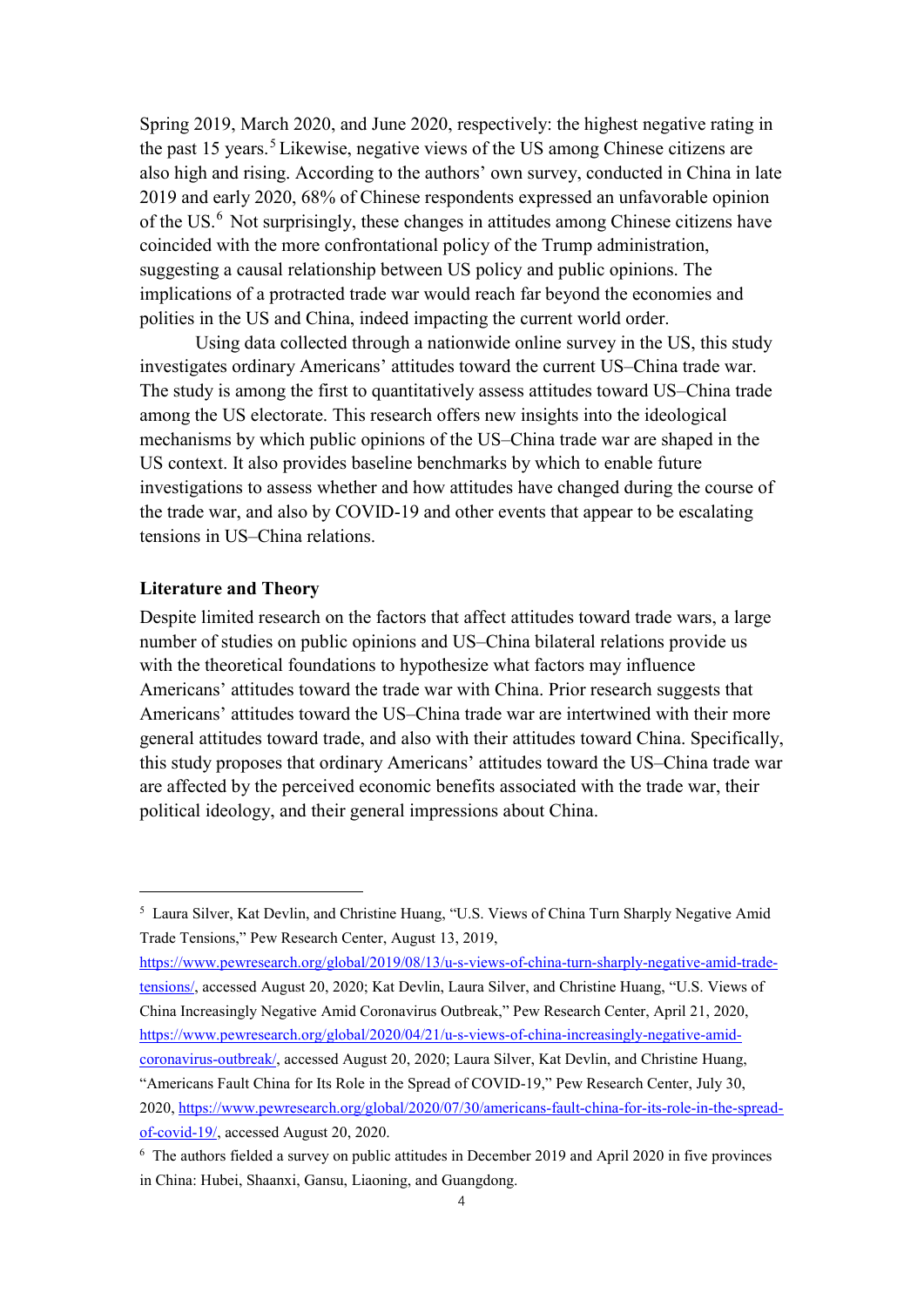## *Economic Explanations*

According to public accounts and prior research, one of the primary reasons why the US initiated the trade war was China's persistently large trade surplus, which was widely believed to have a dampening effecting on the US economy.<sup>[7](#page-5-0)</sup> A stated goal of the Trump administration was to use the trade war to gain political leverage in pursuit of a rebalancing of bilateral trade and to end long-standing Chinese trade practices viewed as unfair to the US. Further stated goals were to revive domestic manufacturing and create jobs in the manufacturing sector, especially in rural areas. Given the overt economic goals of the trade war, it is hypothesized that a large share of US citizens will support the trade war, especially groups that have historically thrived when domestic manufacturing was strong (e.g., white, male, working class people). As noted by economists, individuals with lower socioeconomic status tend to benefit the most from the trade war in comparison with workers in the service and knowledge sectors of the US economy. It thus can be predicted that respondents with lower socioeconomic status (SES) will be supportive of the US–China trade war, while respondents with higher SES will be opposed to it (Hypothesis 1). Individual attributes such as education, household income, and employment status are used to measure SES.

Public opinion is fluid and as such can be influenced by subjective reaction to contextual conditions. [8](#page-5-1) Prior research has shown that people's views of the macroeconomic context influence their attitudes toward important social issues such as immigration and foreign affairs.<sup>[9](#page-5-2)</sup> For example, Europeans who feel confident about their country's economy are likely to regard European integration in a positive light, while those who are pessimistic about the country's economy will lean toward skepticism<sup>[10](#page-5-3)</sup>. A study of Japanese attitudes toward the US and China also revealed that a pessimistic perception of Japan's economy was associated with an increase in Japanese respondents' negative attitudes toward China and the US.<sup>[11](#page-5-4)</sup> In this regard, Americans' positive evaluation of their economic situation may lead them to oppose the trade war with China (Hypothesis 2a). But from another perspective, people who hold positive opinions of the US economy may also indicate their satisfaction with the

<span id="page-5-0"></span> <sup>7</sup> Liu Tao and Wing Thye Woo, "Understanding the US–China Trade War," *China Economic Journal*, no. 11 (2018): 319–340.

<span id="page-5-1"></span><sup>&</sup>lt;sup>8</sup> Liesbet Hooghe and Gary Marks, "Does Identity or Economic Rationality Drive Public Opinion on European Integration?," *PS: Political Science & Politics*, no. 37 (2004): 415–420; Shun Gong and Kikuko Nagayoshi, "Japanese Attitudes toward China and the United States: A Sociological Analysis," *Chinese Sociological Review*, no. 51 (2019): 251–270.

<span id="page-5-2"></span><sup>9</sup> Lauren M. McLaren, "Anti-Immigrant Prejudice in Europe: Contact, Threat Perception, and Preferences for the Exclusion of Migrants," *Social Forces*, no. 81 (2003): 909–936; Benjamin O. Fordham and Katja B. Kleinberg, "International Trade and US Relations with China," *Foreign Policy Analysis*, no. 7 (2011): 217–236

<span id="page-5-3"></span><sup>&</sup>lt;sup>10</sup> Hooghe and Marks, "Does Identity or Economic Rationality Drive Public Opinion on European Integration?."

<span id="page-5-4"></span> $11$  Gong and Nagayoshi, "Japanese Attitudes toward China and the United States."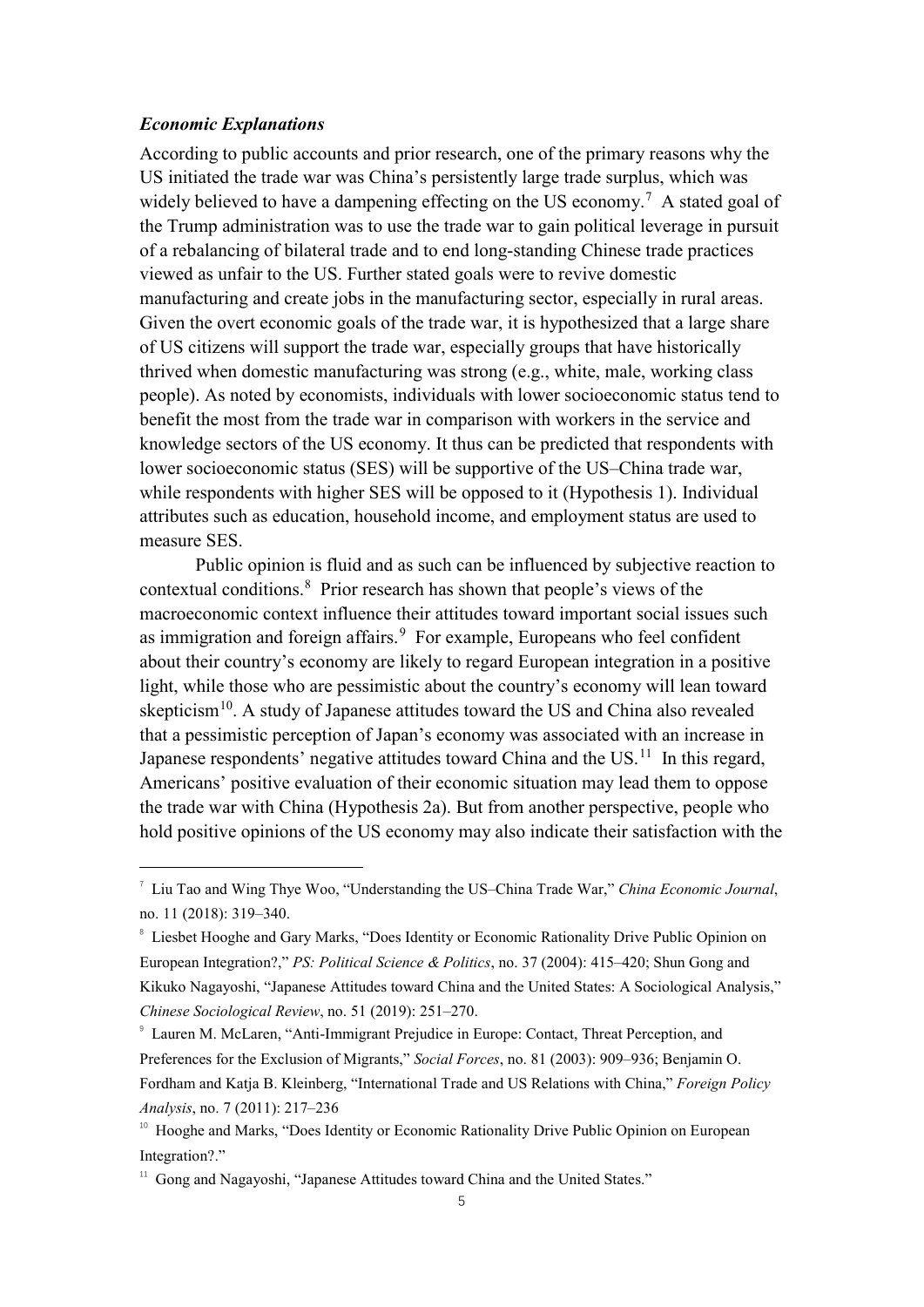current US policies, which likely increases their support for the trade war (Hypothesis 2b). If the latter is true, satisfaction with democracy in the US may also be positively associated with an individual's support for the trade war (Hypothesis 2c).

### *Political Orientation*

An individual's attitudes toward economic issues such as international trade are also responsive to their membership in political groups, their political identity, and the values and norms that define who the person is politically.<sup>[12](#page-6-0)</sup> Humans have a welldeveloped capacity for intense in-group loyalty (bonding social capital), and such loyalties can be extremely powerful in shaping not just political views and behaviors, but also economic ones.<sup>[13](#page-6-1)</sup> The discussion on the role of political identity in shaping people's political behaviors dates back to the study of voting behaviors in the 1960s.<sup>[14](#page-6-2)</sup> Most American voters identify with a political party, and these party identifications can have profound effects on their choices at the polls.[15](#page-6-3) Because political parties are the most salient groups in democratic politics, group theory also helps us understand the central role of party affiliation in contemporary democracies.<sup>[16](#page-6-4)</sup>

Accumulated survey evidence indicates that political orientation and party affiliation also influence sociopolitical attitudes among the American electorate.<sup>[17](#page-6-5)</sup> Previous studies have shown that self-described conservatives and those who identify with the Republican party are significantly more likely to espouse hardline positions in international affairs than are ideological liberals and Democratic party affiliates.<sup>[18](#page-6-6)</sup> Partisan cleavages have grown over recent years, and this extends beyond domestic social issues to a broad range of foreign policy topics,<sup>[19](#page-6-7)</sup> including attitudes and

<span id="page-6-0"></span> $12$  Hooghe and Marks, "Does Identity or Economic Rationality Drive Public Opinion on European Integration."

<span id="page-6-1"></span><sup>&</sup>lt;sup>13</sup> Jack Citrin, Beth Reingold, and Donald P. Green, "American Identity and the Politics of Ethnic Change," *The Journal of Politics*, no. 52 (1990): 1124–1154; Douglas Massey, "Presidential Address: A Brief History of Human Society: The Origin and Role of Emotion in Social Life," *American Sociological Review*, no. 67 (2002): 1–29.

<span id="page-6-2"></span><sup>14</sup> Angus Campbell, Philip Converse, Warren Miller, and Donald E. Stokes, *The American Voter* (Chicago: University of Chicago Press, 1960), p. 295.

<span id="page-6-3"></span><sup>15</sup> Campbell et al., *The American Voter*, p. 120.

<span id="page-6-4"></span><sup>16</sup> Christopher H. Achen and Larry M. Bartels, *Democracy for Realists: Why Elections Do Not Produce Responsive Government* (Princeton: Princeton University Press, 2016).

<span id="page-6-5"></span><sup>&</sup>lt;sup>17</sup> Peter Hays Gries, "Does Ideology Matter?," *Social Science Quarterly*, no. 98 (2017): 132–143.

<span id="page-6-6"></span><sup>&</sup>lt;sup>18</sup> Ole R. Holsti and James N. Rosenau, "The Structure of Foreign Policy Attitudes among American Leaders," *The Journal of Politics*, no. 52 (1990): 116.

<span id="page-6-7"></span><sup>&</sup>lt;sup>19</sup> Robert Y. Shapiro and Yaeli Bloch-Elkon, "Political Polarization and the Rational Public," paper presented at the Annual Conference of the American Association for Public Opinion Research, Montreal, Canada, 2006; Peter Hays Gries and H. Michael Crowson, "Political Orientation, Party Affiliation, and American Attitudes Towards China," *Journal of Chinese Political Science*, no. 15 (2010): 219–244.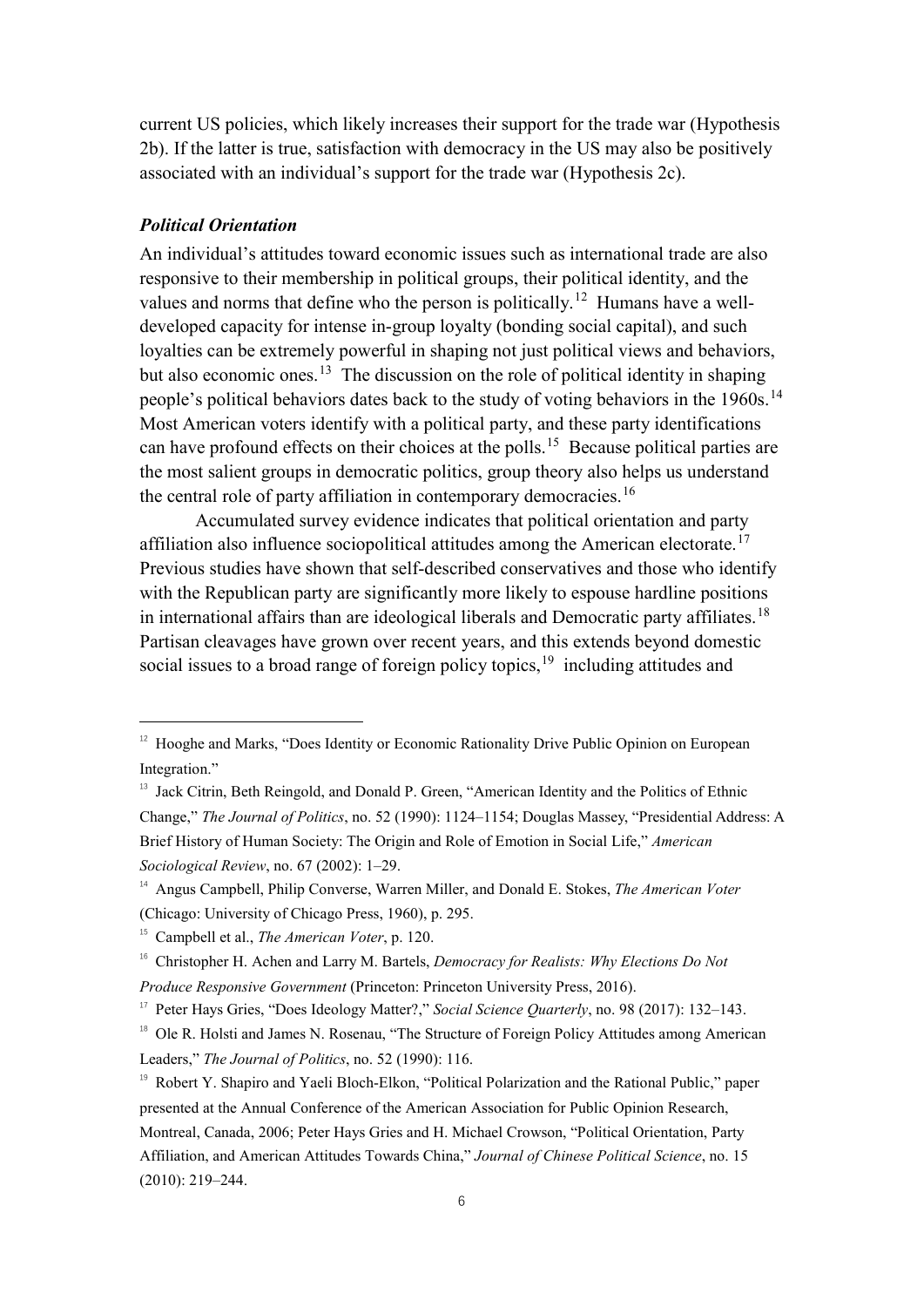policy preferences toward China,<sup>[20](#page-7-0)</sup> Israel,<sup>[21](#page-7-1)</sup> Latin America,<sup>[22](#page-7-2)</sup> multilateralism,<sup>[23](#page-7-3)</sup> and a broader view of US foreign policy.<sup>[24](#page-7-4)</sup> Studies show that liberals and conservatives are remarkably divided in their views of China and East Asia.[25](#page-7-5) Conservatives are more likely to hold negative attitudes toward all Asian countries, a position that traces to past prejudices against Asians (e.g., the "Yellow Peril" discourse). There is a tradition of strong aversion to communism in the US, and evidence suggests that perceptions of Chinese governance continue to negatively influence attitudes toward China. [26](#page-7-6) Prior research also finds that Democrats/liberals and Republicans/conservatives are divided on opinions of China and China-related affairs.<sup>[27](#page-7-7)</sup> While most Americans have little personal experience with China and limited knowledge about contemporary China, political ideology appears to fill in some of the blanks, allowing Americans to form consistent in-group attitudes toward China. Conservatives advocating a tough China policy have focused on containment because they view China's rise as a threat to the US's economic, political, and cultural standing.<sup>[28](#page-7-8)</sup> These findings lead to another hypothesis, that political ideology and party affiliation impact Americans' attitudes toward the US–China trade war (Hypothesis 3).

#### *Perceptions of China*

Given that attitudes toward the trade war with China are intertwined with more general attitudes toward trade, economic warfare*,* and China in general, this study argues that perceptions of China influence attitudes toward the US–China trade war. Since its emergence as a world superpower and central actor in the world system following World War II, the US has pursued an international policy that explicitly

<span id="page-7-0"></span> <sup>20</sup> Peter Hays Gries, *The Politics of American Foreign Policy: How Ideology Divides Liberals and Conservatives over Foreign Affairs* (Redwood City: Stanford University Press, 2014).

<span id="page-7-1"></span><sup>&</sup>lt;sup>21</sup> Peter Hays Gries, "How Ideology Divides American Liberals and Conservatives over Israel," *Political Science Quarterly*, no. 130 (2015): 51–78.

<span id="page-7-2"></span><sup>&</sup>lt;sup>22</sup> Peter Hays Gries, "Liberals, Conservatives, and Latin America: How Ideology Divides Americans over Immigration and Foreign Aid," *Latin American Research Review*, no. 51 (2016): 23-46.

<span id="page-7-3"></span><sup>&</sup>lt;sup>23</sup> Brian C. Rathbun, "From Vicious to Virtuous Circle: Moralistic Trust, Diffuse Reciprocity, and the American Security Commitment to Europe," *European Journal of International Relations*, no. 18 (2012): 323–344.

<span id="page-7-4"></span><sup>&</sup>lt;sup>24</sup> Peter Hays Gries, "'Red China' and the 'Yellow Peril': How Ideology Divides Americans over China," *Journal of East Asian Studies*, no. 14 (2014): 317–346.

<span id="page-7-5"></span><sup>25</sup> Gries, *The Politics of American Foreign Policy*.

<span id="page-7-6"></span><sup>26</sup> Gries, *The Politics of American Foreign Policy*.

<span id="page-7-7"></span><sup>27</sup> Chu Yun-han, Kang Liu, and Huang Min-hua, "How East Asians View the Rise of China," *Journal of Contemporary China* 24, no. 93 (2015): 398–420.

<span id="page-7-8"></span><sup>28</sup> John T. Jost, "The End of the End of Ideology," *American Psychologist*, no. 61 (2006): 651; Peter Hays Gries, H. Michael Crowson, and Cai Huajian, "God, Guns, and . . . China? How Ideology Impacts American Attitudes and Policy Preferences toward China," *International Relations of the Asia-Pacific*, no. 12 (2012): 1-40.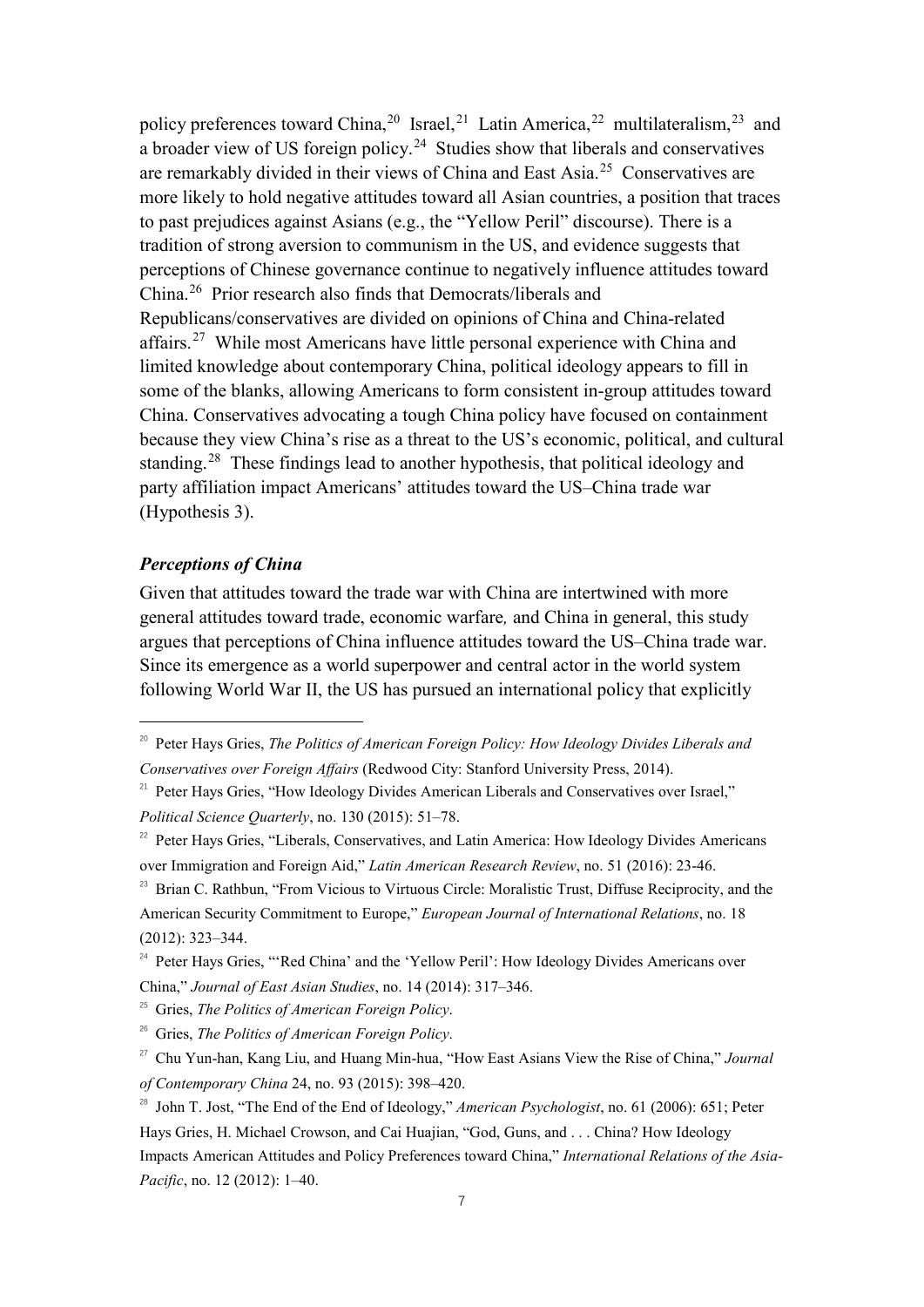promotes democracy abroad (known as "liberal internationalism"), $29$  and these efforts have been successful in further embedding the values of democracy, freedom, and human rights in publics around the world. This can lead to the following hypothesis: Americans who perceive China to be a functioning democracy will hold more favorable opinions toward China and will be less supportive of a trade war with China than Americans who associate China with authoritarian policies and communist governance (Hypothesis 4a).

Prior research suggests that Americans feel threatened by China's growing economic strength and this appears to be driving some of the trend toward a more negative view of China. According to the Pew Research Center Spring 2014 Global Attitudes Survey, 42% of Americans viewed China's economic growth as a bad thing for their own country and 49% said China would replace/had replaced the US as a superpower.<sup>[30](#page-8-1)</sup> However, Americans have traditionally been strong proponents of the free market economy and consider economic development a positive advance for society. When asked about their attitudes toward China (as opposed to its impact on the US), ordinary Americans tend to espouse fairly positive opinions of China's economic development, consistent with a developmentalist worldview that favors economic, political, and social development as universally good and attainable outcomes. [31](#page-8-2) This leads to the following hypothesis: Americans' perceptions of China's economic development are associated with their attitudes toward the US– China trade war (Hypothesis 4b).

Americans also differ in their affinity for the Chinese people and Chinese culture. While the elite class tends to value Chinese culture,  $32$  a meaningful share of those with less education, lower occupational prestige, and lower income tend to espouse more prejudicial opinions about China and Chinese culture.<sup>[33](#page-8-4)</sup> For this reason, it is expected that people who hold more negative views of China, the Chinese people, and Chinese culture will be more supportive of the US–China trade war (Hypothesis 4c).

<span id="page-8-0"></span> <sup>29</sup> Tony Smith, *America's Mission: The United States and the Worldwide Struggle for Democracy, Expanded Edition* (Princeton: Princeton University Press, 2012).

<span id="page-8-1"></span><sup>&</sup>lt;sup>30</sup> Pew Research Center, "Global Opposition to U.S. Surveillance and Drones, but Limited Harm to America's Image," July 14, 2014, https://www.pewresearch.org/global/2014/07/14/global-oppositionto-u-s-surveillance-and-drones-but-limited-harm-to-americas-image/, accessed August 20, 2020.

<span id="page-8-2"></span><sup>&</sup>lt;sup>31</sup> Arland Thornton, "The Developmental Paradigm, Reading History Sideways, and Family Change," *Demography*, no. 38 (2001): 449–465; Arland Thornton, Shawn Dorius, Jeffrey Swindle, Linda Young-DeMarco, and Mansoor Moaddel, "Middle Eastern Beliefs About the Causal Linkages of Development to Freedom, Democracy, and Human Rights," *Sociology of Development*, no. 3 (2017): 70–94.

<span id="page-8-3"></span><sup>&</sup>lt;sup>32</sup> Junming Huang, Gavin Cook, and Yu Xie, "Does Mass Media Shape Public Opinion toward China? Deeping-Learning Results of New York Times Articles." Unpublished manuscript, 2020. https://arxiv.org/abs/2012.07575.

<span id="page-8-4"></span><sup>33</sup> Gries, *The Politics of American Foreign Policy*.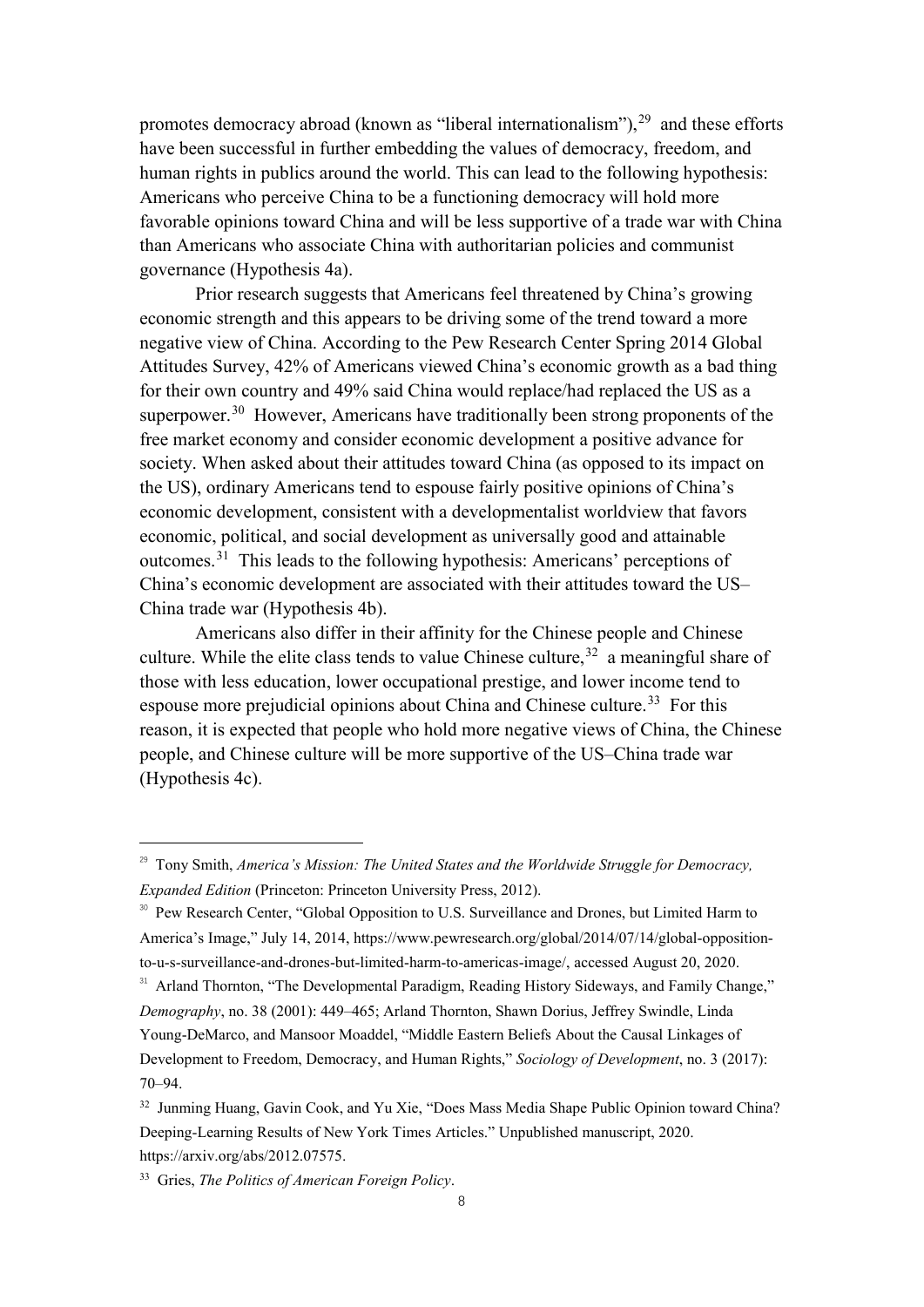## *Attitudes toward Trade and Attitudes toward the Trade War between China and the US*

As previously mentioned, it is expected that ordinary Americans' attitudes toward the US–China trade war are influenced by their attitudes toward US–China trade. To test this hypothesis, attitudes toward the US–China trade war were decomposed into two components: attitudes toward US–China *trade* and attitudes toward the US–China *trade war*. In doing so, a novel typology is developed that helps researchers to understand within-country variation in US attitudes toward US–China trade and the trade war.

Prior studies on Americans' views concerning international affairs revealed the existence of three quite distinct ways of thinking about foreign affairs:<sup>[34](#page-9-0)</sup> Cold War internationalists, who are more likely to support the use of force to cope with international confrontations; post-Cold War internationalists, who diagnose an international issue in non-confrontational terms and prefer patience, negotiation, and accommodation; and semi-isolationists, who are critical of international assistance programs and involvement of American military personnel abroad and prefer more attention to domestic issues.

This three-category typology has been revised to form two dimensions that classify the public as either cooperative or militant internationalists.<sup>[35](#page-9-1)</sup> Based on belief disposition along these two dimensions, Wittkopf identified four groups that he labeled as accommodationists, hardliners, internationalists, and isolationists. Accommodationists are those who support cooperative internationalism and oppose militant internationalism; hardliners support militant internationalism and oppose cooperative internationalism; internationalists support both cooperative and militant internationalism; and isolationists oppose both cooperative and militant internationalism.

Following the same logic in prior studies, this study conceptualizes a new typology along two dimensions: attitudes toward US–China trade (good vs. bad) and attitudes toward the trade war (support vs. opposition). This study combines these two dimensions into a 2 × 2 table consisting of four distinct groups: the *Cooperative* group, which includes people who do not support the US–China trade war but support US–China trade; the *Militant* group, which includes those who support the US–China trade war *and* US–China trade; the *Isolationist* group, or those who support US– China trade war but oppose trade between the US and China; and the *Indifferent*

<span id="page-9-0"></span><sup>&</sup>lt;sup>34</sup> Ole R. Holsti and James N. Rosenau, *American Leadership in World Affairs: Vietnam and the Breakdown of Consensus* (Crows Nest: Allen & Unwin, 1984), pp. 108–139; Ole R. Holsti and James N. Rosenau, "Consensus Lost. Consensus Regained? Foreign Policy Beliefs of American Leaders, 1976–1980," *International Studies Quarterly*, no. 30 (1986): 375–409; Ole R. Holsti and James N. Rosenau, "The Foreign Policy Beliefs of American Leaders: Some Further Thoughts on Theory and Method," *International Studies Quarterly*, no. 30 (1986): 473–484.

<span id="page-9-1"></span><sup>&</sup>lt;sup>35</sup> Eugene R. Wittkopf, "On the Foreign Policy Beliefs of the American People: A Critique and Some Evidence," *International Studies Quarterly*, no. 30 (1986): 425–445.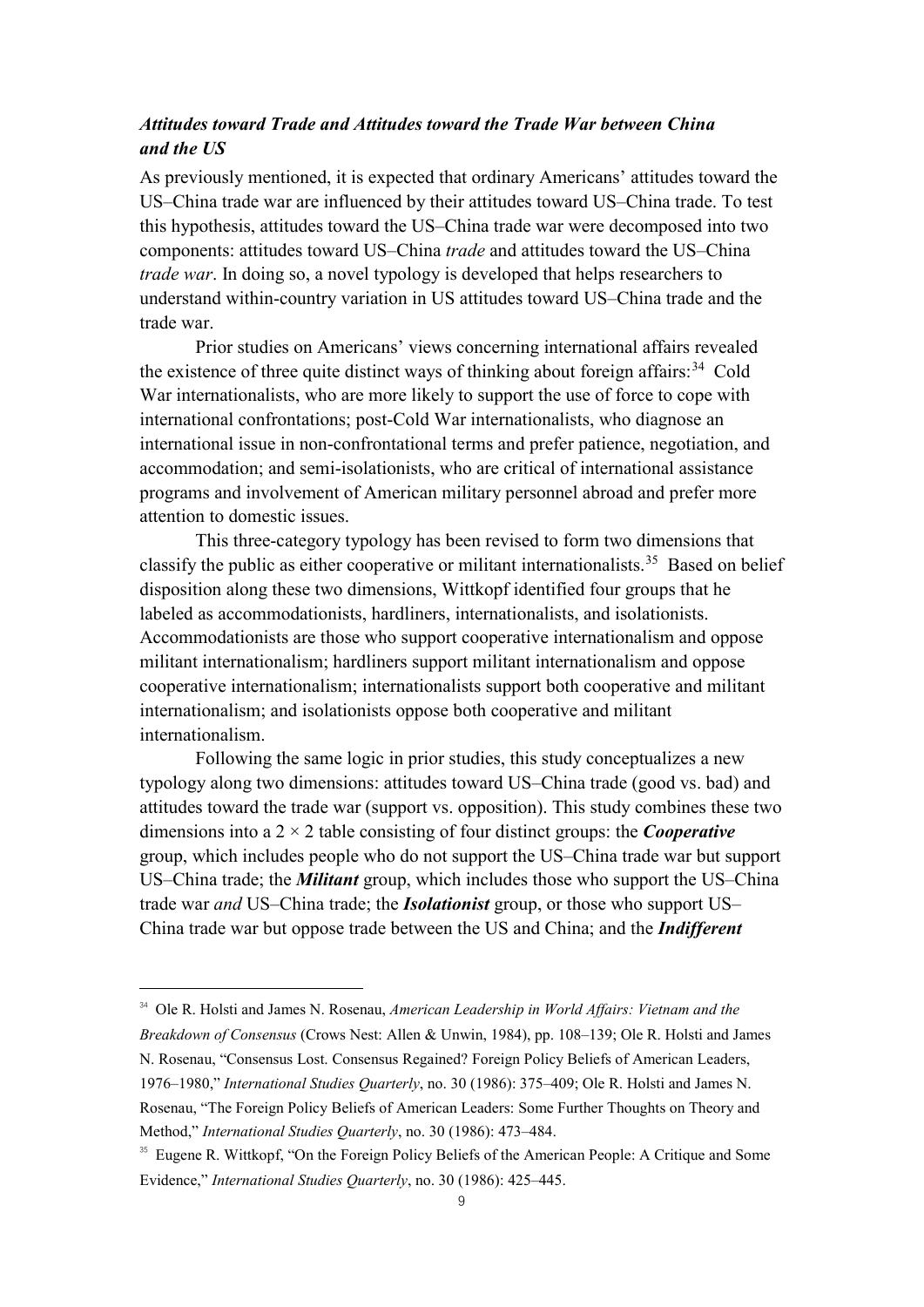group, which includes respondents supporting neither the trade war *nor trade with China*.

#### **Data and Methods**

#### *Sampling and Data*

Data for this study were collected by Ipsos, using its KnowledgePanel, a large, probability-based web panel designed to be representative of the US non-incarcerated adult population. Since 2009, Ipsos has used an address-based sampling recruitment methodology via the US Postal Service's Delivery Sequence File to recruit hard-toreach individuals, such as young adults and minorities, who do not rely on traditional land-line phones. Known for the representativeness of its samples, the KnowledgePanel has been widely used in academia for research on public opinions, attitudes, and behaviors.

The survey, which was fielded in June 2019, was used to collect information about people's attitudes toward China and a number of personal characteristics of respondents. The targeted population was adults (18+) residing in the US at the time of the survey. In total, 3,508 individuals were randomly selected from the KnowledgePanel, of which 2,075 completed the survey (completion rate: 59%), with 2,053 (99%) of respondents evaluated as valid upon completion of the survey. Dropping 112 cases with missing data on variables used in the analysis resulted in a final sample of 1,941.

### *Dependent and Independent Variables*

Two primary dependent variables for this study are questions that measure attitudes toward (a) US–China trade and (b) the US–China trade war, which were collected using four-point Likert scales.<sup>[36](#page-10-0)</sup>

These scales were further collapsed into two binary variables that first classified responses as supportive of or opposed to trade with China and then classified responses as supportive of or opposed to the trade war. To do this, the responses "very bad" and "somewhat bad" to the question on US–China trade were combined into one category of respondents whose overall opinion is that US–China trade is "a bad thing"; and the responses that it is "somewhat good" and "very good" were similarly combined into the category of respondents whose overall response was that US–China is "a good thing*.*" On the trade war question, the responses "strongly don't support" and "somewhat don't support" were similarly collapsed into "don't support," and "somewhat support" and "strongly support" into "support." The following four groups

<span id="page-10-0"></span> $36$  O1: Overall, do you think trade and business ties between the US and China are a very good thing, somewhat good thing, somewhat bad thing, or very bad thing for the US? A: 1. "Very bad thing"; 2. "Somewhat bad thing"; 3. "Somewhat good thing"; 4. "Very good thing." Q2: Do you support the United States' trade war with China? A: 1. "Strongly don't support"; 2. "Somewhat don't support"; 3. "Somewhat support"; 4. "Strongly support."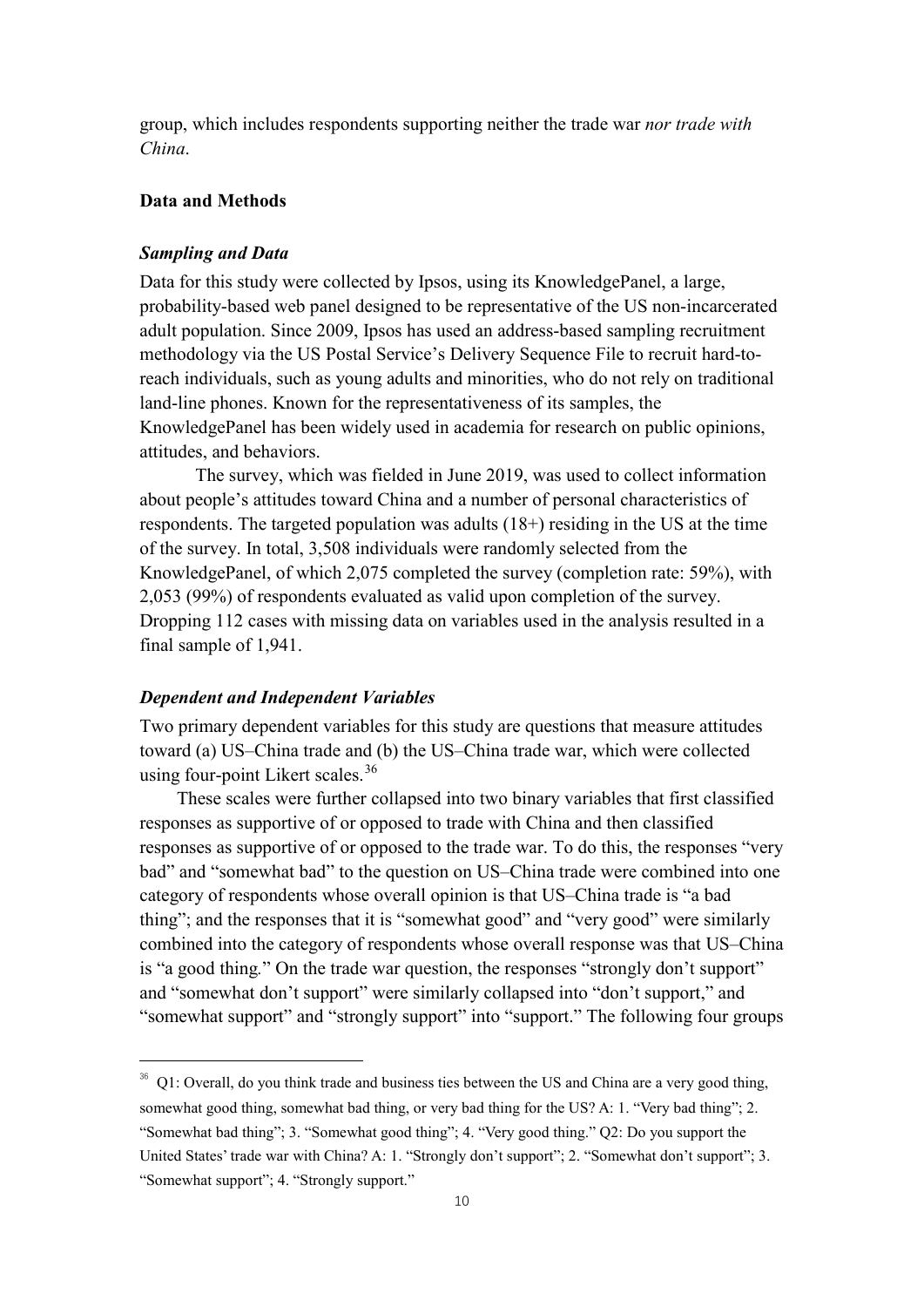as the third dependent variable were formed based on the following two derived variables: respondents who believe US–China trade is good but also support the US– China trade war (*Militants*); respondents who believe US–China trade is good but do not support the US–China trade war (*Cooperatives*); respondents who believe US– China trade is a bad thing and support the US–China trade war (*Isolationists*); and respondents who believe US–China trade is bad and do not support the US–China trade war (*Indifferents*).

In the results reported below, four sets of covariates were included as independent variables. The first set of independent variables measure respondent's demographic and socioeconomic characteristics, including age, gender, marital status, household size, race, education, household income, and employment status. The second set of independent variables measure respondents' political ideology (liberal or conservative) and party affiliation (Republican or Democrat). The third set of independent variables measure respondents' opinions about the current economic and political context in the US. Considering that the respondents' views on China's influence on the US are related to the current US contexts, the model includes China's influence here. Respondents were asked to report their satisfaction with the economic situation and the practice of democracy in the US on a four-point Likert scale and to report their evaluation of China's influence on the US on a seven-point scale, from very negative to very positive. The last set of independent variables measure respondents' general perceptions about China, reflecting the respondents' impressions and favorability of China. This includes perceptions of China's level of democracy (0  $=$  completely undemocratic,  $10 =$  completely democratic), ratings of China's economic development ( $0 =$  completely undeveloped,  $10 =$  completely developed), general favorability toward China and Chinese culture  $(1 = \text{very favorable}, 4 = \text{very}$ unfavorable). Descriptive statistics and how each of the independent variables were measured are presented in Table 1.

## [TABLE 1 ABOUT HERE]

#### *Analytic Strategy*

Here, model-free statistics are first reported to show Americans' attitudes toward US– China trade and the US–China trade war prior to conditioning variables. Then, a stepwise linear regression approach is used to independently assess the predictive power of each set of independent variables. Model 1 includes only measures of individual demographic and socioeconomic characteristics, Model 2 includes measures of political ideology and party affiliation, Model 3 includes opinions about the current US context, and general perceptions of China are measured in Model 4 (see Table 2).

## [TABLE 2 ABOUT HERE]

To empirically disentangle the mechanisms that influence attitudes toward US–China trade and attitudes toward the US–China trade war and to see how covariates differ across dependent variables, a set of seemingly uncorrelated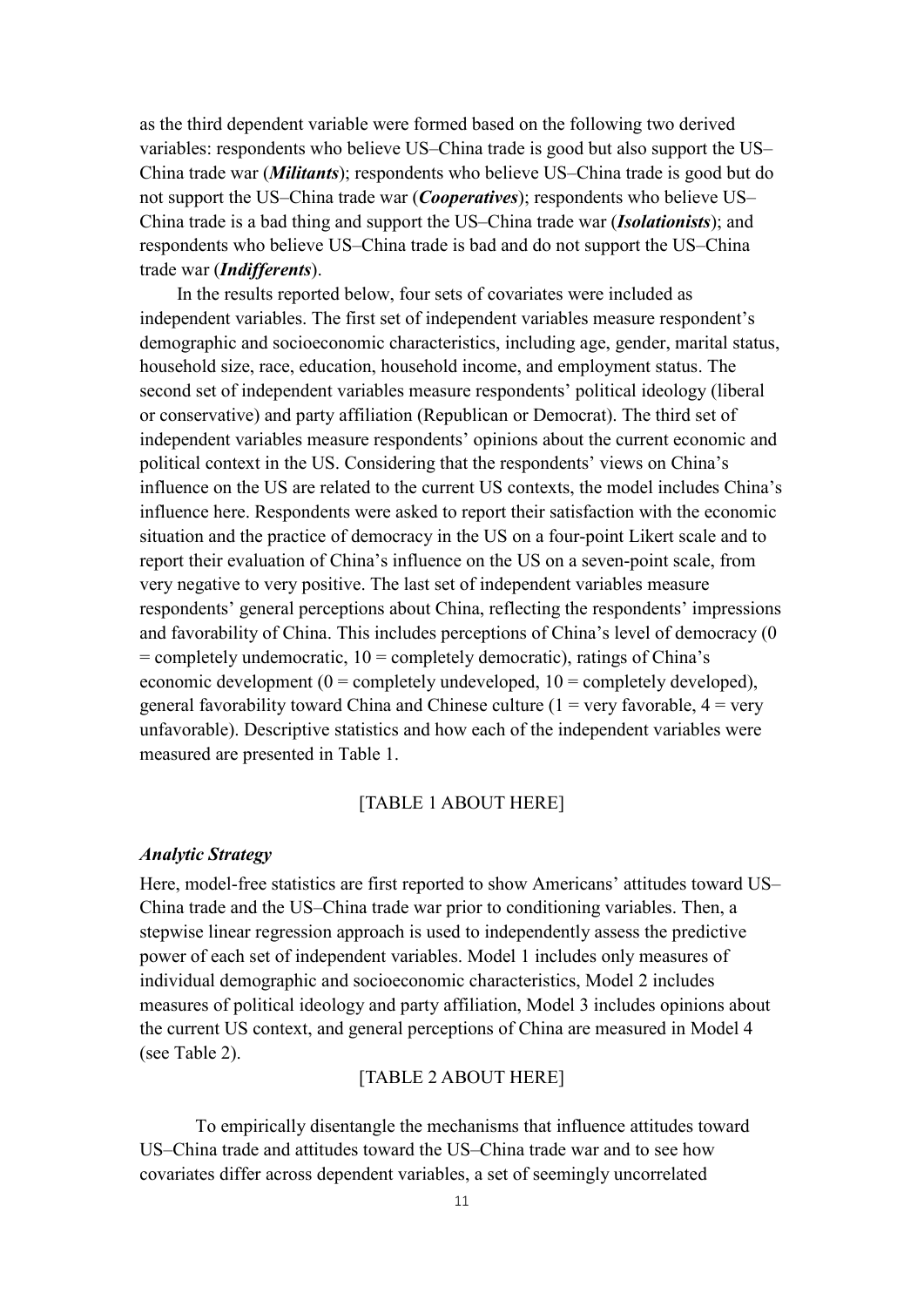regressions (SUR) were estimated that allowed us to statistically compare the coefficients of two parallel models. The SUR model, which enables regression of two different dependent variables on the same set of independent variables, enabled the comparison of effect sizes of the same predictor variables across the two different models. This modelling strategy provided empirical results that help to answer two questions. First, are the factors that impact attitudes toward the trade war different from those that impact attitudes toward trade? And, second, do Americans support the trade war with China because they oppose trade with China?

To further explore what characteristics are associated with Americans' attitudes toward trade and trade war, a series of multinomial regressions were estimated to predict respondents' likelihood of being assigned to one of the four groups (*Militant*, *Cooperative*, *Isolationist*, and *Indifferent*). The final section presents predicted probabilities from the preferred model.

## **Results**

#### *Descriptive Results*

Figure 1 visualizes the distributions of the responses to the two primary questions about US–China trade and the trade war. The left panel of Figure 1 shows that 75.6% of respondents regard US–China trade as either a "very good thing" or a "somewhat good thing," indicating that a solid majority of Americans support US–China trade. Just 3.5% of respondents think trade with China is a very bad thing. In contrast, Americans are evenly split on the trade war, with roughly half of respondents saying they "strongly support" or "somewhat support" the US–China trade war (50.1%), with a nearly equal proportion opposing the US–China trade war (see panel b of Figure 1).

#### [FIGURE 1 ABOUT HERE]

American's attitudes toward US–China trade are associated with their views on the US–China trade war (see Table 3). Respondents who believe US–China trade is a bad thing are more likely to support the US–China trade war. Among those who believe that trade between the US and China is a good thing, 45.4% support the US– China trade war. In comparison, among those who believe trade between the US and China is bad, 64.6% say they support the US–China trade war. These data suggest that underlying attitudes toward trade with China influence attitudes toward the trade war, with those who favor trade being less supportive of the trade war than those who oppose trade with China.

#### [TABLE 3 ABOUT HERE]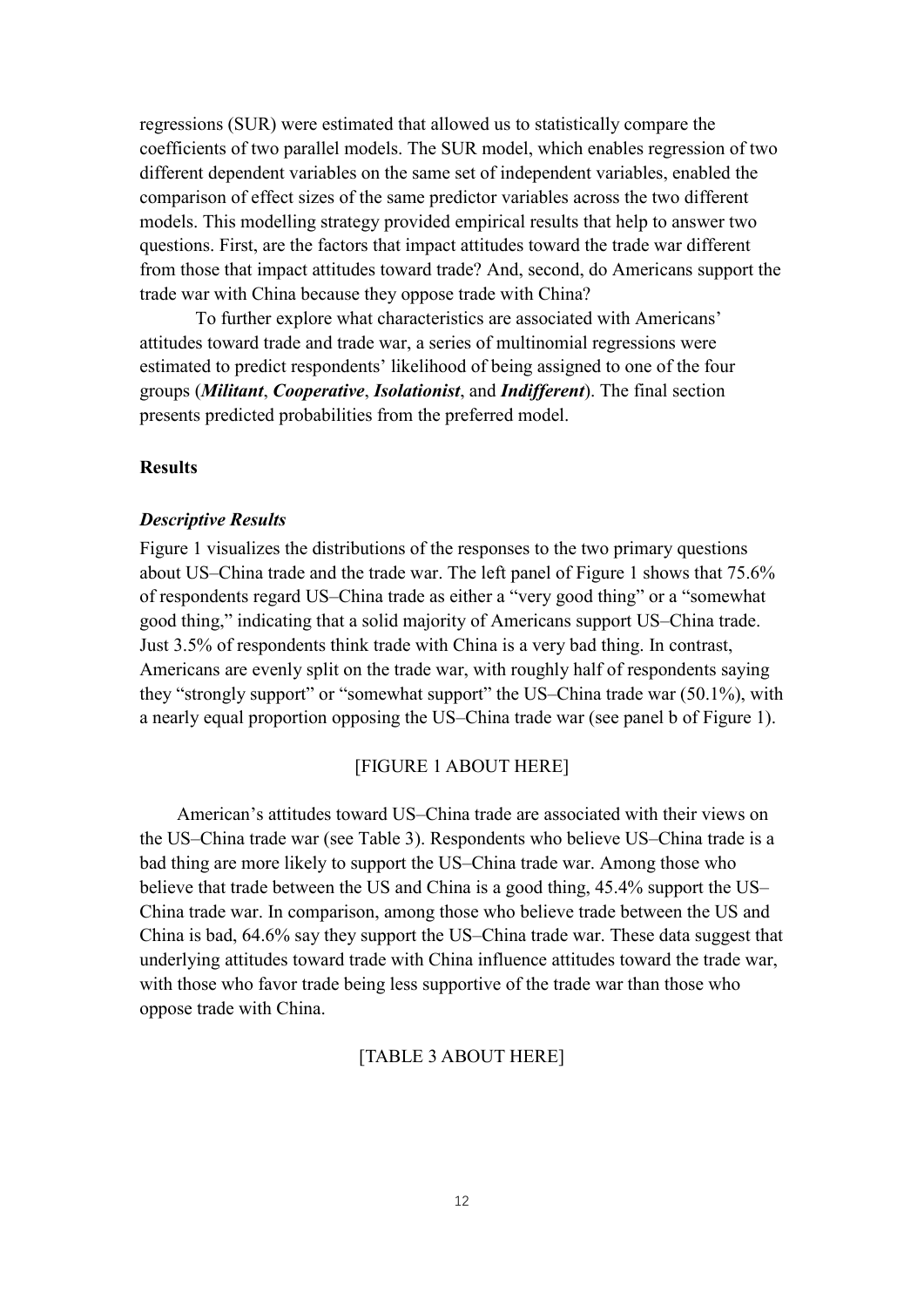### *US–China Trade: Model Fit and Coefficients*

This section reports results of the correlates of attitudes toward US–China trade, following the stepwise modeling strategy described above. Overall model fit is first considered, and then variable specific coefficients are reported. As shown in Figure 2, explanatory power of the demographic and socioeconomic variables on attitudes toward trade was relatively weak, with an  $\mathbb{R}^2$  value of just 0.036. The model fit improved slightly ( $R^2$  = 0.065) when the political ideology and party affiliation covariates were added (see Model 2). The  $R^2$  was substantially improved to 0.231 when measures of respondent's opinions about the current US context were included (Model 3). After including Americans' perceptions of China (Model 4), the  $R^2$  value increased by an additional five percentage points  $(R^2 = 0.283)$ .<sup>[37](#page-13-0)</sup> By observing the change in  $\mathbb{R}^2$  across stepwise regressions, it can be seen that opinions about conditions in the US and perceptions of China hold the most explanatory power for the variation of Americans' attitudes toward US–China trade. Conversely, demographic and socioeconomic characteristics and political identity have relatively weaker association with attitudes toward bilateral trade between the two countries.

## [FIGURE 2 ABOUT HERE]

Next, coefficients that express the relationship between each independent variable and attitudes toward trade between the US and China are reported. The size, sign, and statistical significance of the coefficients were plotted for Model 4, which includes all covariates (see Figure 3).

Model results show that self-described political moderates and conservatives are more likely to regard US–China trade as a bad thing. Analysis also found that a respondent's party affiliation is unrelated to their attitudes toward US–China trade. Respondents who report being satisfied with the state of the US economy tended to also believe that US–China trade is a good thing. Respondents with a more favorable opinion of China, the Chinese people, and Chinese culture, as well as those who rated China's economic development as being high, were more likely to view US–China trade as a good thing.

## [FIGURE 3 ABOUT HERE]

#### *The US–China Trade War: Model Fit and Coefficients*

Similar stepwise regressions were conducted to explore the correlates of attitudes toward the US–China trade war. Adding, in a stepwise manner, (a) demographic and socioeconomic characteristics, (b) political ideology and party affiliation, (c) opinions about the current US context, and (d) perceptions of China, the  $R^2$  value increased from 0.083 to 0.356, 0.412, and 0.416, respectively. By again observing the improvement of the  $R^2$  value in the stepwise regressions, this study is able to understand which factors are most influential in shaping Americans' attitudes toward the US–China trade war. Political orientation is strongly associated with Americans'

-

<span id="page-13-0"></span> $37$  Detailed regression results for Models 1, 2, and 3 are available upon request.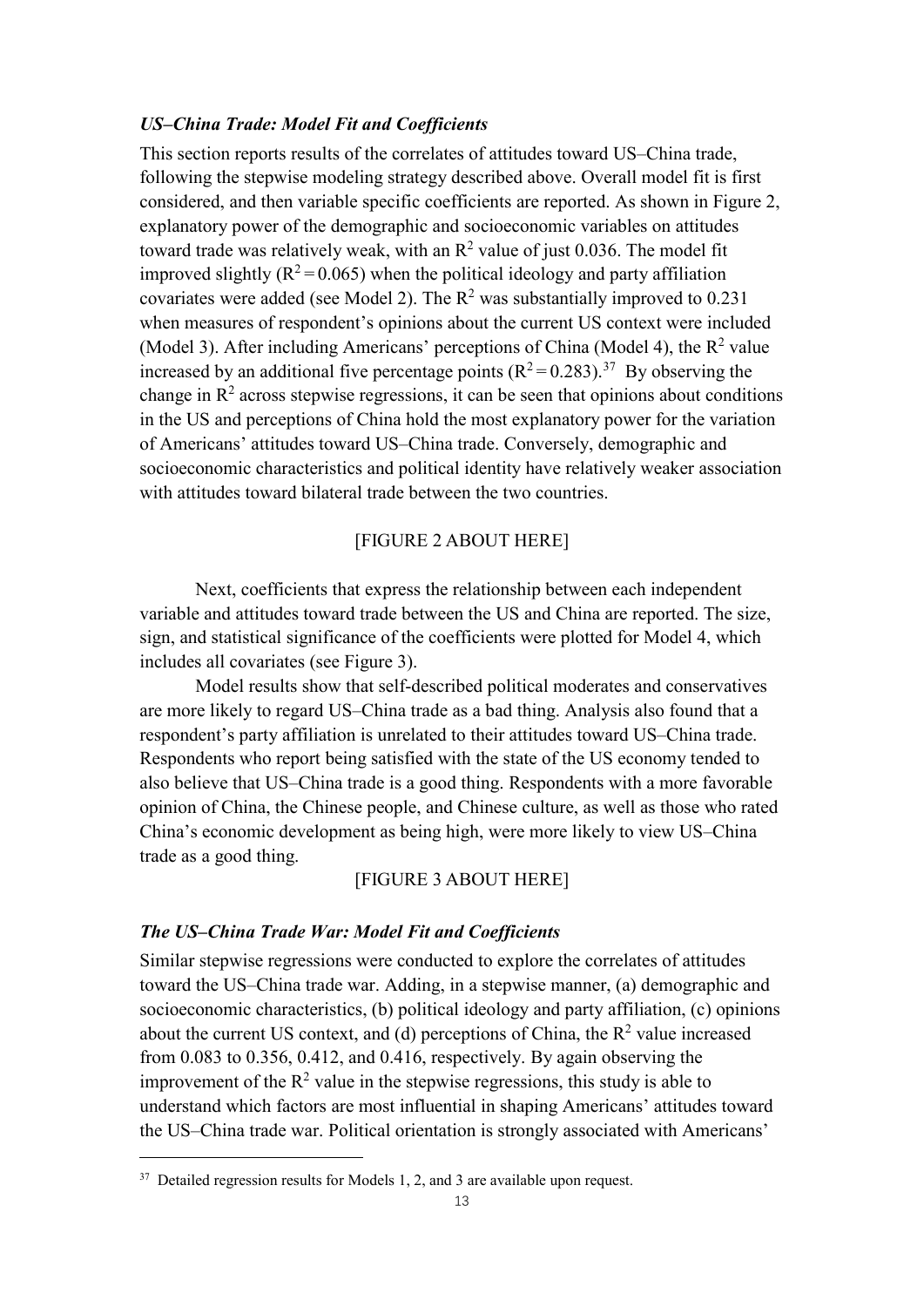attitudes toward the trade war. Political moderates and conservatives are more likely to support the trade war, and Republicans are more likely to support the trade war than are Democrats. Thus, the third hypothesis (Hypothesis 3) is supported. Respondents who are more satisfied with the current state of the US economy and democratic practices in the US are also more likely to support the US–China trade war. Thus, the second set of hypotheses (Hypotheses 2b and 2c) are supported. And those who consider China's influence on the US to be negative are more likely to support the US–China trade war. However, perceptions about China are statistically uncorrelated with ordinary Americans' attitudes toward the US–China trade war (Figure 4). The fourth set of hypotheses (H4a, H4b, and H4c) are not supported, therefore.

This study also finds that an individual's demographic and socioeconomic characteristics have very limited predictive power for either attitudes toward US– China trade or attitudes toward the US–China trade war. One exception is education: respondents with a bachelor's degree or higher have a higher probability of opposition to the trade war than those without a high school diploma. Generally speaking, this study failed to find support for the first hypothesis (Hypothesis 1).

#### [FIGURE 4 ABOUT HERE]

## *Trade versus Trade War: Comparison of Coefficients*

Seemingly unrelated regression models were used to test for statistical differences between the coefficients of each predictor of attitudes toward US–China trade and for the US–China trade war. Model results (Table 4) indicate that political ideology and party affiliation are strongly associated with attitudes toward the US–China trade war but are unrelated to attitudes toward US–China trade. This is a significant finding because it illustrates an important nuance in how the American public views matters related to China, and also demonstrates the power of political identity in shaping public opinion. The trade war was a signature element of the Trump administration's foreign policy and it appears that his supporters were generally aligned with the US president on this issue, albeit while also holding more stable and supportive positions on trade with China in general. This study also finds that perceptions of China are positively associated with attitudes toward US–China trade but are unrelated to attitudes toward the US–China trade war. Future studies are needed to understand if the observed relationships here will change after the Trump presidency.

In sum, Americans' attitudes toward the US–China trade war appear to be strongly related to political identity, while Americans' attitudes toward US–China trade are much more strongly influenced by their perceptions of China, its people, culture, and government.

## *Trade versus Trade War: Typology Analyses*

Based on an individual's attitudes toward US–China trade and the US–China trade war, four clusters of respondents were identified in the data, with the following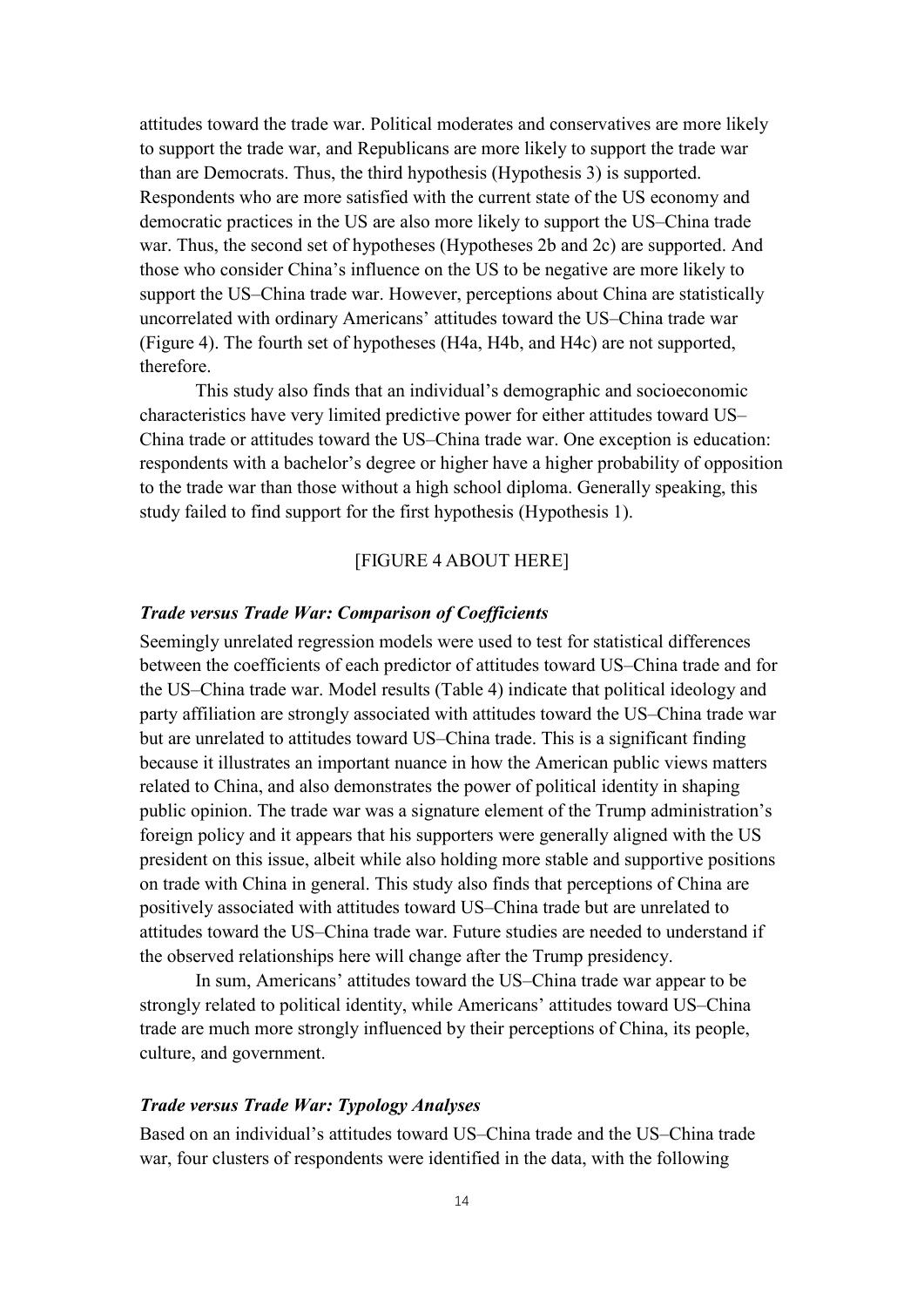distributions: *Militant*, 34.3%; *Cooperatives*, 41.3%; *Isolationist*, 15.8%; and *Indifferents*, 8.7%. The determinants of an individual's location in one of these categories are further explored in this typology. To do this, a series of multinomial regression models were estimated, from which the predicted probability that an individual would fall into each type, based on the full set of covariates, was computed.

Inspection of these probabilities shows that political ideology and party affiliation are strongly associated with a person's classification in the typology. Based on the analysis, the probability of political liberals falling into the *Cooperative* and *Militant* categories are 0.57 and 0.31, respectively (see Figure 5). Conversely, a conservative has a 0.46 probability of being a *Militant* and a 0.28 probability of being a *Cooperative*. The probability of being an *Indifferent* does not appreciably vary by political ideology. Relative to political liberals, conservatives are more likely to be *Isolationists*.

Party affiliation is an even stronger predictor of position in the typology. Democrats and Republicans are strikingly divided on attitudes toward US–China trade and the US–China trade war. For instance, a strong Democrat has a 0.60 probability of being a *Cooperative* while a strong Republican has a 0.62 probability of being a *Militant*. Moreover, self-described Democrats are more likely be classified as *Indifferent* and less likely to be classified as an *Isolationist* than are self-reported Republicans.

### [FIGURE 5 ABOUT HERE]

Figure 6 shows that satisfaction with the current economic situation in the US is associated with a higher probability of being a *Militant* but a lower probability of being a *Cooperative* or an *Indifferent*. However, the probability of being an *Isolationist* does not appreciably vary by a respondent's level of satisfaction with the current economic situation in the US. For example, if an individual believes that the current economy in the US is very bad, he/she has a 0.20 probability of being a *Militant* and 0.53 probability of being a *Cooperative*. However, if an individual views the current economy in the US as being very good, his/her probability of being a *Militant* is 0.54 and his/her probability of being a *Cooperative* is 0.32 (Figure 6). A similar pattern is also observed in the respondents' assessment of democracy in the US. These findings suggest that the militant view arises from a position of perceived strength: when the economy is viewed as strong, Americans are more likely to espouse a militant worldview.

### [FIGURE 6 ABOUT HERE]

As to perceptions of China's influence, people who view China's influence as negative are more likely to be categorized as an *Isolationist* or an *Indifferent* and less likely to be categorized as a *Militant* or a *Cooperative*. For example, among people who hold a very negative view of China's influence on the US, the probability of being an *Isolationist* is 0.45 and the probability of being an *Indifferent* is 0.17, both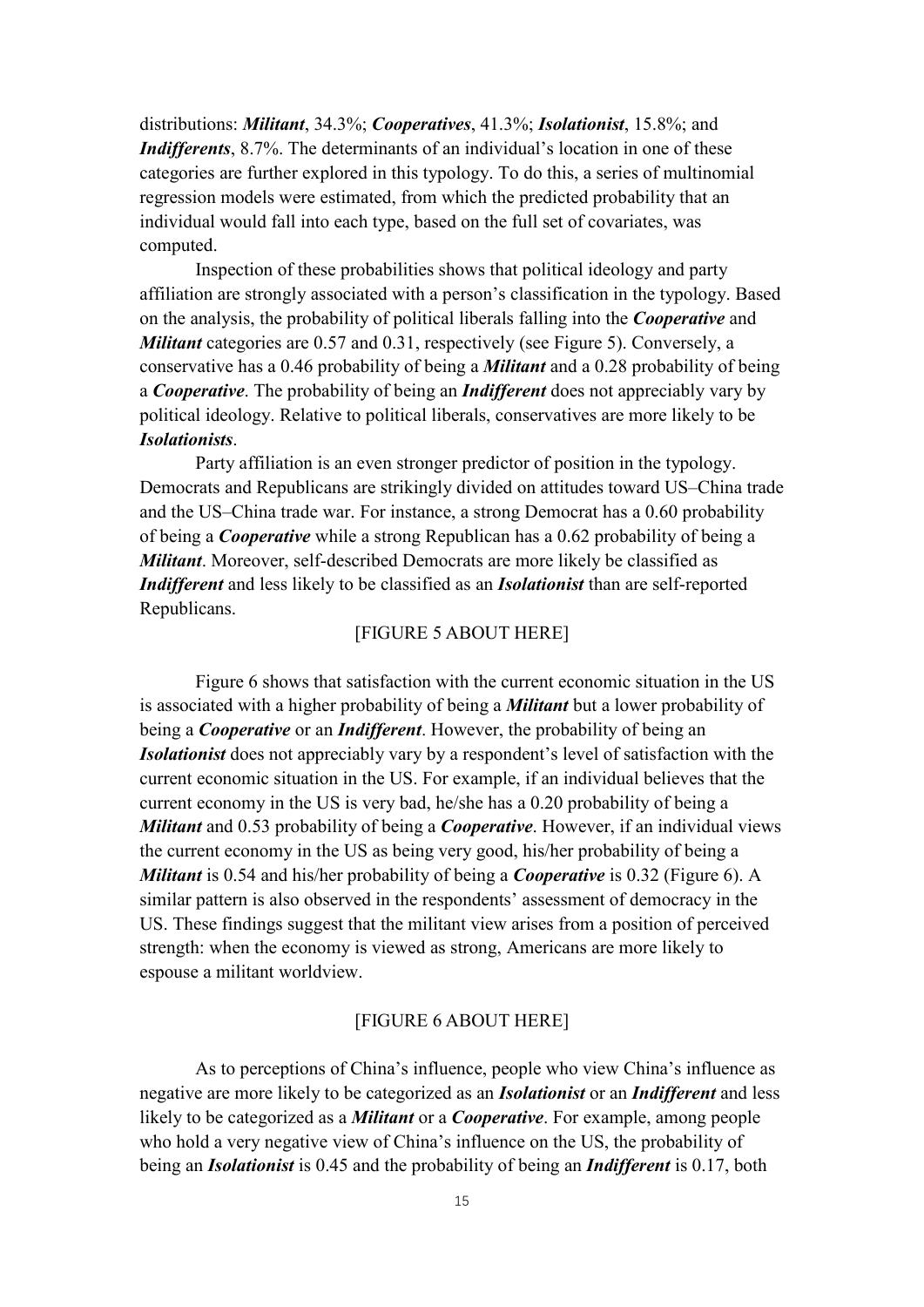of which are substantially higher than the corresponding values 0.16 and 0.09, respectively, among all the respondents. For a person holding a very positive view of China's influence on the US, the probability of being an *Isolationist* or an *Indifferent*  are nearly zero (0.01). Conversely, respondents are more likely to fall into the *Militant* and *Cooperative* groups when they evaluate China's influence in a more positive light*.*

## [FIGURE 7 ABOUT HERE]

General attitudes toward China also evince strong predictive power over assignment to one of the four typologies. As illustrated by Figure 8, the probability of being either a *Militant* or a *Cooperative* is higher among respondents who hold a favorable opinion of China, while the probabilities of being categorized as an *Indifferent* or an *Isolationist* are higher among respondents who hold more unfavorable opinions of China. This pattern is also observed for the two measures of opinion concerning the Chinese people and Chinese culture.

## [FIGURE 8 ABOUT HERE]

In sum, *Militants* and *Cooperatives* are the two dominant groups among the surveyed respondents. Republicans, conservatives, and individuals who are relatively satisfied with the current state of the US economy and with democracy in the US are more likely to be classified as *Militants*; Democrats, liberals, and individuals who are relatively unsatisfied with the current US economy and American democracy are more likely to be categorized as *Cooperatives*. Individuals who hold very negative views toward China's influence have a high probability of being *Isolationists*, suggesting the important role of perceptions of China in determining one's attitudes toward US–China trade and the US–China trade war.

## **Conclusion and Discussion**

The world's two largest economies—the US and China—have been engaged in a trade war since 2018. Despite its important implications for international trade, economic development, and stability of the world system, only a limited number of studies have investigated public opinions about the US–China trade war. Although ordinary Americans had no direct say in the initiation of the trade war, their lives are affected by it, sometimes directly and other times indirectly. This has important implications for political stability in democratic countries such as the US, where policies are believed to reflect the will of the people, and this extends beyond domestic policy to also include foreign policy. It is noteworthy that the maintenance of a coherent foreign policy is more difficult in a domestic environment characterized by internal disagreements.<sup>[38](#page-16-0)</sup>

<span id="page-16-0"></span><sup>&</sup>lt;sup>38</sup> Wittkopf, "On the Foreign Policy Beliefs of the American People."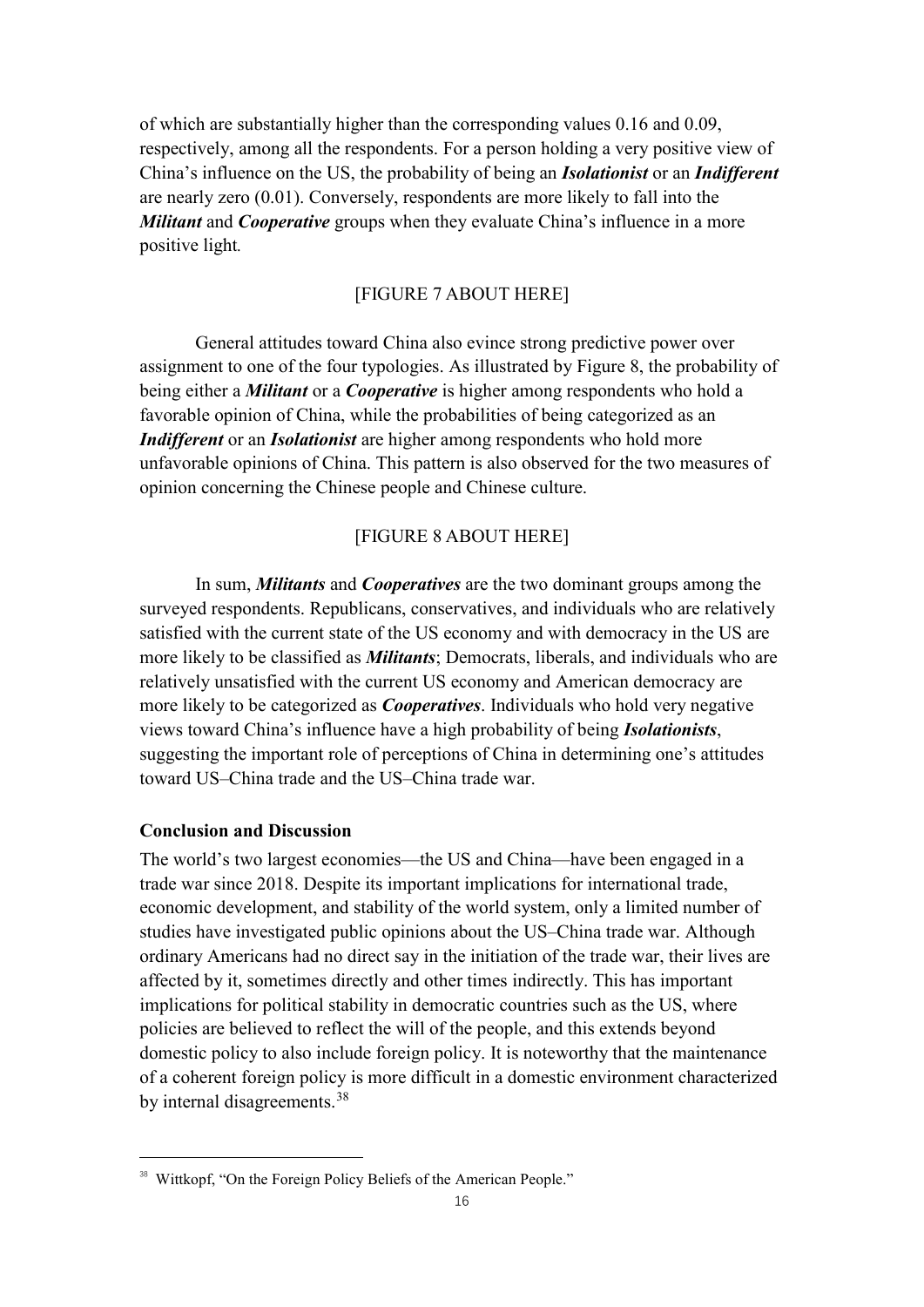This article has sought to better understand the determinants of Americans' attitudes toward the US–China trade war, with special attention to how specific attitudes about the trade war are related to people's attitudes about trade with China more generally. Using data from an online survey of nearly 2,000 US adults, this study was able to measure the level of association between a set of covariates and trade with China and the trade war. The analysis showed that Americans are deeply divided over the trade war with China and that support for the trade war with China is distinct from support for trade with China. A large proportion of the surveyed respondents think bilateral trade between the US and China is good but also support the US–China trade war. The analysis showed that the factors that impact attitudes toward trade with China differ in some important ways from those that impact attitudes toward the trade war. On the surface, one might expect individuals' opinions to align with their interests, in that a trade war inflicts economic costs on American consumers and businesses by way of higher purchase prices and disruptions to supply chains. From this view, it is expected, for example, that US farmers will strongly oppose the US–China trade war, given that the US ships more than US\$20 billion of agricultural products to China each year. However, the results refute the expectation that the US electorate has an economically rational (self-interested) response to foreign trade policy, at least concerning China. The results are consistent with the finding that despite the negative economic impacts of the trade war on farmers, about 60% are still somewhat (38%) or strongly supportive (22%) of tariffs on Chinese products.[39](#page-17-0)

The analysis suggests that perceptions of the trade war are more closely aligned with political identities/ideologies than with economic factors. Political ideology and party affiliation showed strong correlation with attitudes toward the US– China trade war, where Republicans and conservatives are much more likely to support the trade war with China than Democrats and self-described liberals. However, political orientation is only weakly related to attitudes toward trade with China. The primary determinants of attitudes toward trade with China are social, i.e., opinions of China, its people, and its culture. In contrast, this study shows that these variables have essentially no relationship with attitudes toward the trade war. This is a somewhat counterintuitive but important finding, as one would expect people who hold negative views of China's people, country, culture, and government to be more supportive of a trade war with China, precisely because they hold China in low regard. It was also found that respondent's socio-economic and demographic characteristics had a rather limited effect on either their attitudes toward US–China trade or their attitudes toward the US–China trade war.

<span id="page-17-0"></span> <sup>39</sup> Qu Shuyang, Zhang Wendong, Li Minghao, Lulu Rodriguez, Han Guang, Erin Cork, and James M. Gbeda, "Midwest Crop Farmers' Perceptions of the US–China Trade War," CARD Reports and Working Papers Series, no. 19-PB 26, October 2019,

[https://lib.dr.iastate.edu/cgi/viewcontent.cgi?article=1021&context=card\\_policybriefs,](https://lib.dr.iastate.edu/cgi/viewcontent.cgi?article=1021&context=card_policybriefs) accessed February 18, 2021.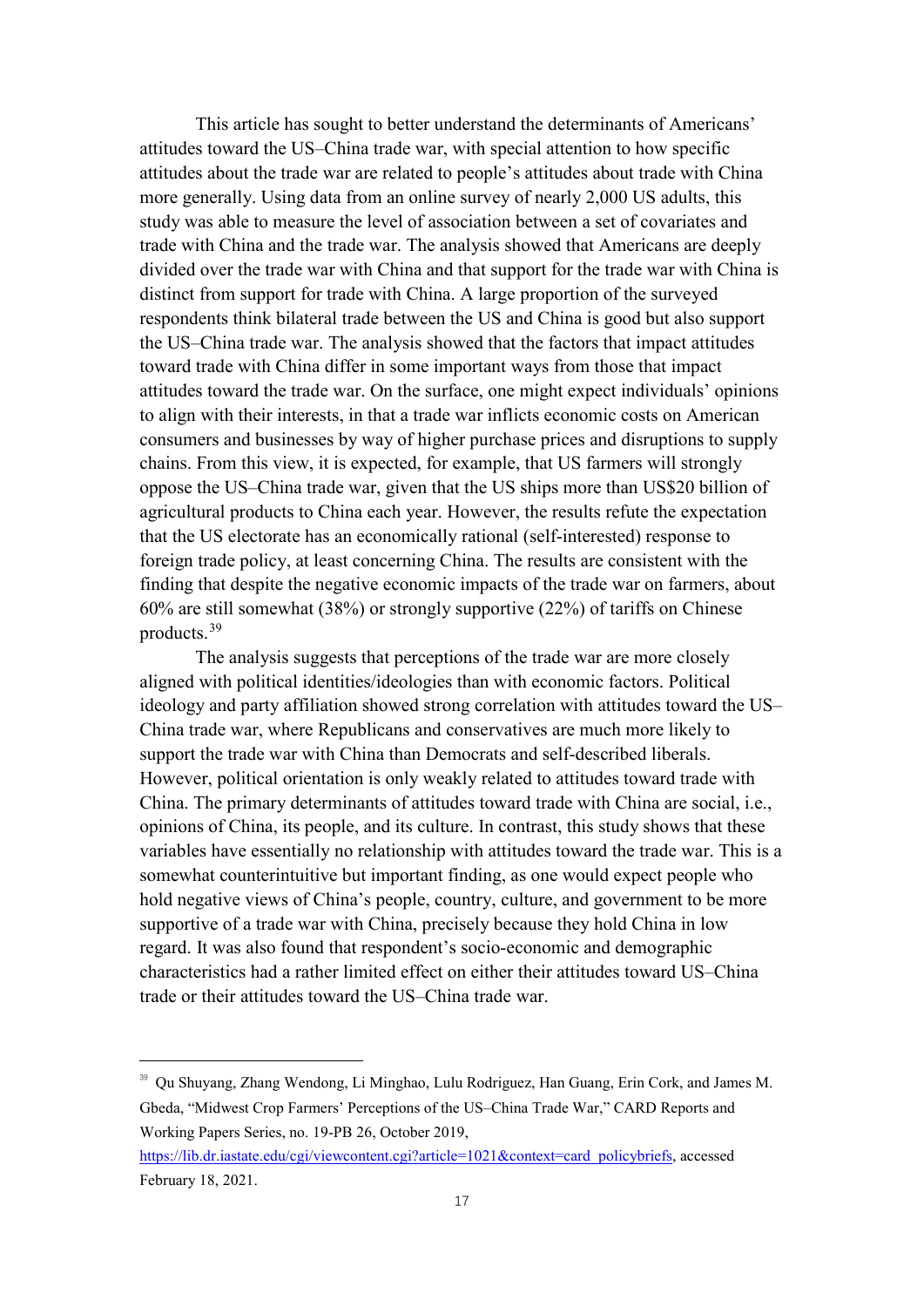An innovative typology was developed along two dimensions: attitudes toward US–China trade and attitudes toward the US–China trade war, which were used to identify four categories: *Cooperative*, *Militant*, *Indifferent*, and *Isolationist*. A large portion of Americans favor a cooperative approach to China, but only a slightly smaller share espouses a more militant approach. Should the *Militants* increase in number (and they may already have done so, as the data were collected in June 2019), one can expect increasing electoral pressure on future administrations to continue with the more militant approach of the Trump administration. Where these trends go is an open question, as the conservative base in America, along with a growing share of liberals, appear to support a more isolationist approach to foreign policy (e.g., no more "endless wars"). These are not trivial matters. When the two largest economies in the world are locked in a protracted trade dispute, the entire world system shudders. Given the current levels of social and economic integration brought on by globalization, the trade war has ripple effects through the global system.

Because the survey data were cross-sectional and observational, this study was unable to ascertain causes of these attitudes. Despite these limitations, this research sheds new light on several factors associated with opinions on trade and the trade war. Results of this study suggest that one reason why people either support or oppose the trade war is related to their attitudes toward US–China trade. Some people support the trade war because they are against trade with China (*Isolationists*). A more complicated group are the *Indifferents*: people who oppose trade with China but also oppose the trade war. While this group is small in number, they appear to be against internationalism and globalization (opposing international trade), while simultaneously opposing economic conflict (e.g., trade war). In unreported analysis, it was found that *Indifferents* skewed toward female respondents, those with lower education and income levels, and those who were unemployed at the time of the survey.

One factor that likely weighed significantly on the results reported here was attitudes toward President Trump, owing to the highly polarizing effect he had on the American electorate. It is possible that those in the *Militants* expressed support for the US–China trade war because they shared the Trump administration's views that China was engaged in unfair trade practices, used illegal and unfair methods to acquire US technology, sought to weaken US national security and standing in the international system,<sup>[40](#page-18-0)</sup> and failed to meet its commitments to the World Trade Organization.<sup>[41](#page-18-1)</sup> Alternatively, this group may have supported the trade war simply because President Trump initiated it.

China's Made in China 2025 program has also raised concerns among some in the US and in other rich, developed countries that the next generation of high-technology could be appropriated by Chinese firms, possibly through unfair means.<sup>[42](#page-18-2)</sup>

<span id="page-18-0"></span> <sup>40</sup> Tao and Woo, "Understanding the US–China Trade War."

<span id="page-18-1"></span><sup>&</sup>lt;sup>41</sup> Neil C. Hughes, "A Trade War with China?," *Foreign Affairs* (July/August 2005), pp. 94–106.

<span id="page-18-2"></span><sup>42</sup> Tao and Woo, "Understanding the US-China Trade War."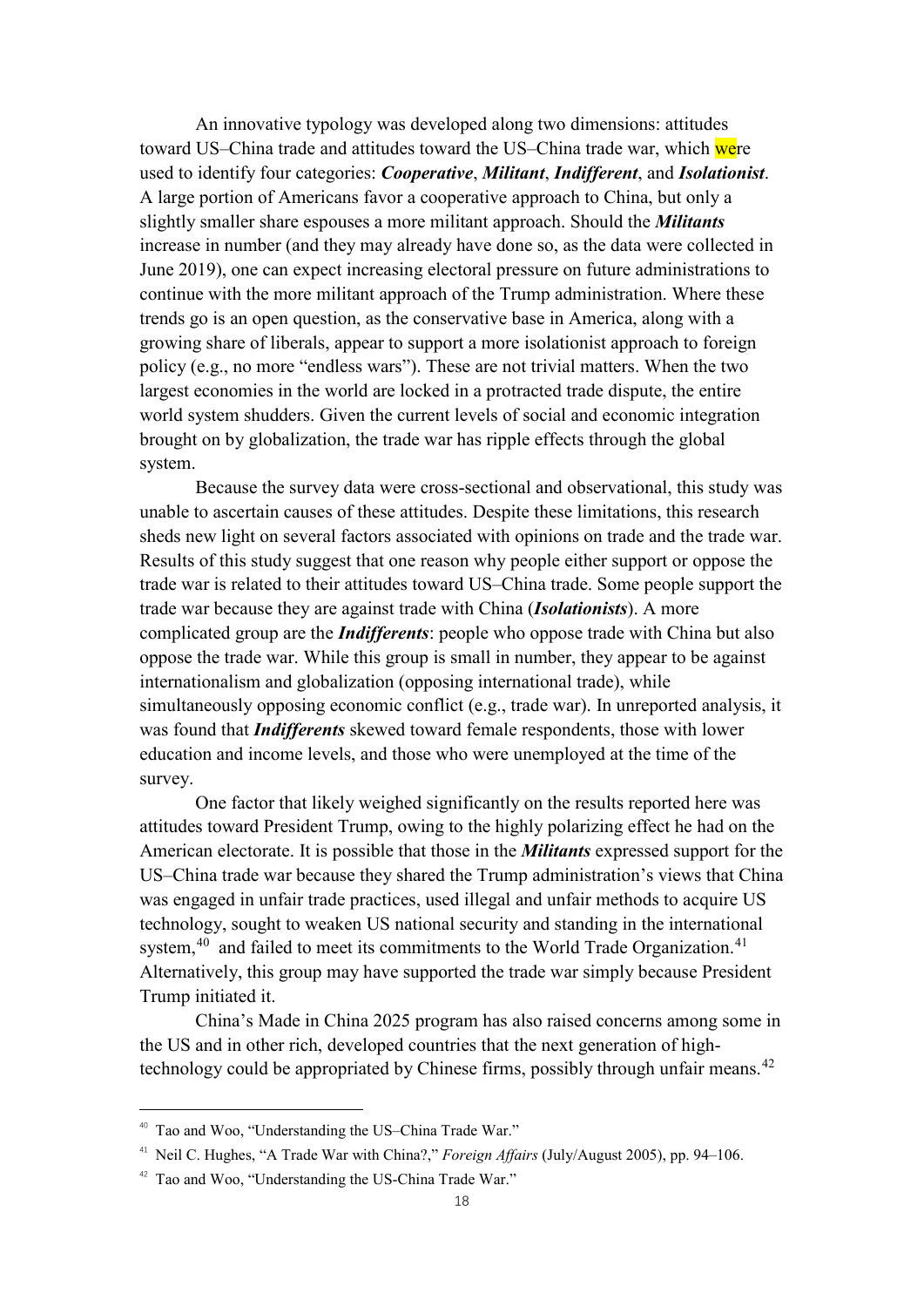It can be speculated that people falling into the *Militant* category support the trade war because they genuinely believe it will lead to a reversal of the trade imbalance and because they believe it just to support a boycott of economic practices they perceive to be unfair. *Isolationists* appear to support the trade war because they espouse a negative view of trade with China, suggesting they hold to an anti-globalist, nationalistic, and/or protectionist worldview. Whether this worldview becomes more firmly entrenched in the US electorate remains to be seen, but the consequences for the world system are significant.

The overarching finding of this study is that political ideology, rather than economic interests, influences Americans' foreign policy beliefs about the trade war with China. These beliefs are probably derivative of their general political worldview, which in turn is affected by their political identity. Hence, attitudes toward the US– China trade war may only be as stable as political identities and the party in control of the White House. Unfortunately, this study is not able to test these propositions due to data limitations. The authors welcome future research to examine these questions.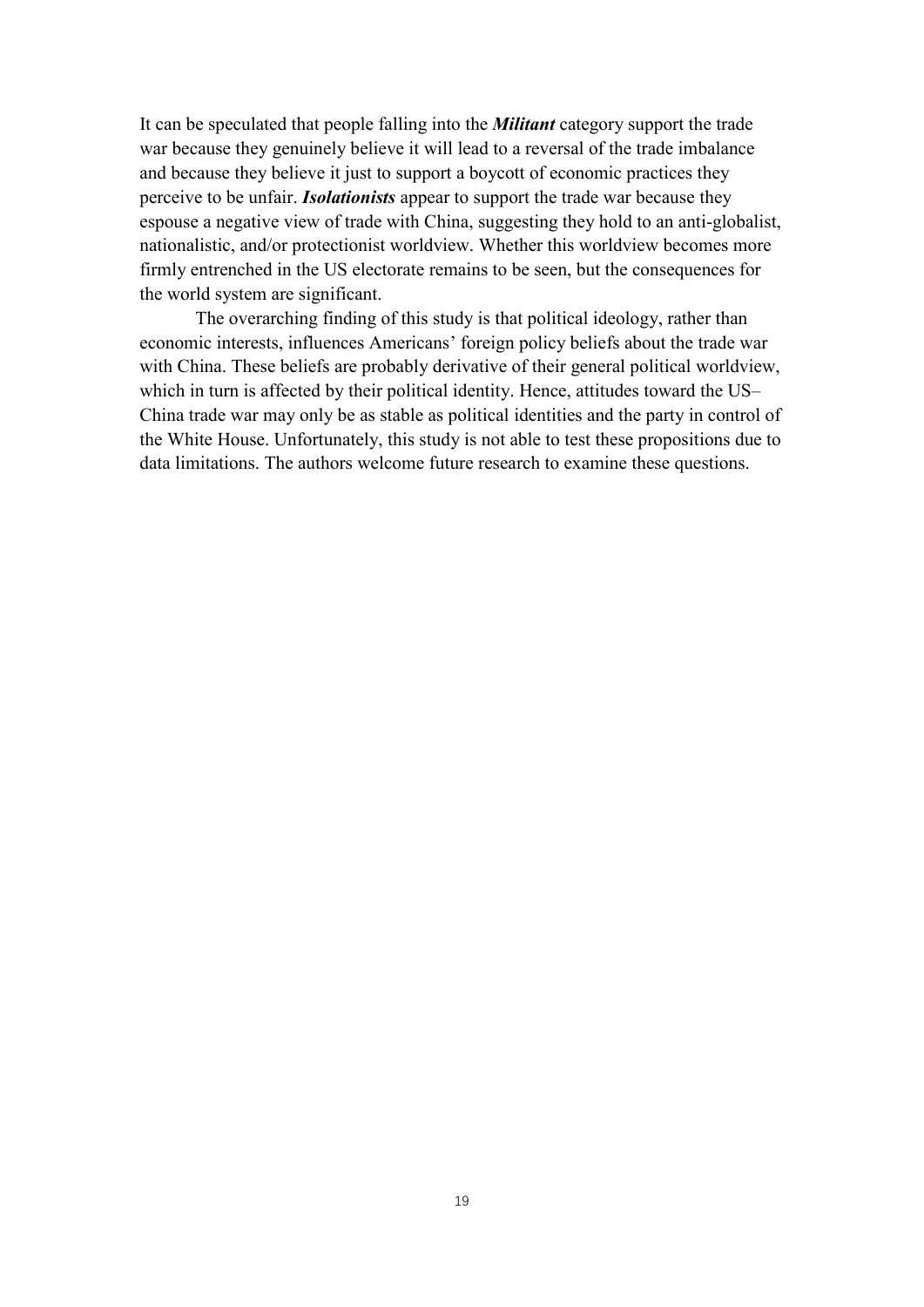## **Acknowledgements**

The authors are grateful for the helpful comments from Siwei Cheng, Suisheng Zhao, Xiang Zhou, Lynn White, Jacob Thomas, Tom Marling, and Cindy Glovinsky. Appreciation is also extended to those who participated the three workshops for the special issue. We thank Ziye Zhang and Luyin Zhang for their research assistance.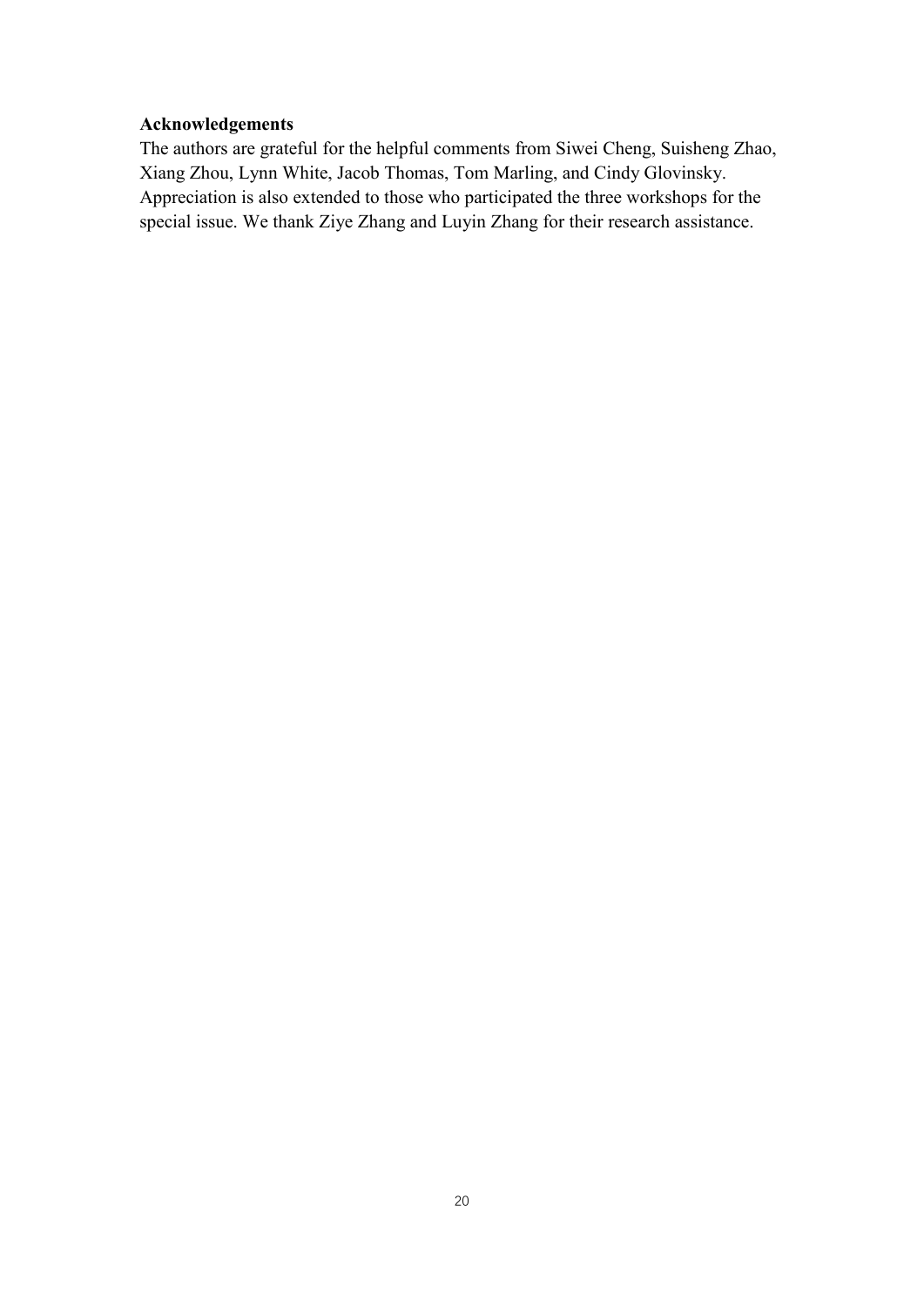## **Tables and Figures**

|                                                      |               | <b>Measurement range</b> |  |  |  |
|------------------------------------------------------|---------------|--------------------------|--|--|--|
| <b>Variables</b>                                     | $Mean\% (SD)$ | (continuous variable)    |  |  |  |
| Individual demographic/socioeconomic characteristics |               |                          |  |  |  |
| Age                                                  | 52.51(16.72)  | [18, 91]                 |  |  |  |
| Gender                                               |               |                          |  |  |  |
| Male                                                 | 50.49%        |                          |  |  |  |
| Female                                               | 49.51%        |                          |  |  |  |
| Marital status                                       |               |                          |  |  |  |
| Married                                              | 60.95%        |                          |  |  |  |
| Widowed                                              | 5.26%         |                          |  |  |  |
| Divorced or separated                                | 11.75%        |                          |  |  |  |
| Never married                                        | 16.59%        |                          |  |  |  |
| Living with partner                                  | 5.46%         |                          |  |  |  |
| Household size                                       | 2.62(1.49)    | [1, 10]                  |  |  |  |
| Race                                                 |               |                          |  |  |  |
| White                                                | 71.30%        |                          |  |  |  |
| Black (non-Hispanic)                                 | 8.91%         |                          |  |  |  |
| Other (non-Hispanic)                                 | 8.29%         |                          |  |  |  |
| Hispanic                                             | 11.49%        |                          |  |  |  |
| Education                                            |               |                          |  |  |  |
| Less than high school                                | 6.49%         |                          |  |  |  |
| High school                                          | 26.69%        |                          |  |  |  |
| Some college                                         | 28.65%        |                          |  |  |  |
| Bachelor's degree or higher                          | 38.18%        |                          |  |  |  |
| Household income                                     |               |                          |  |  |  |
| Less than \$40,000                                   | 23.85%        |                          |  |  |  |
| \$40,000-\$74,999                                    | 22.82%        |                          |  |  |  |
| \$75,000-\$124,999                                   | 26.07%        |                          |  |  |  |
| $$125,000+$                                          | 27.25%        |                          |  |  |  |
| Employed                                             |               |                          |  |  |  |
| No                                                   | 37.82%        |                          |  |  |  |
| Yes                                                  | 62.18%        |                          |  |  |  |
| Region                                               |               |                          |  |  |  |
| Northeast                                            | 19.63%        |                          |  |  |  |
| Midwest                                              | 21.84%        |                          |  |  |  |
| South                                                | 36.27%        |                          |  |  |  |
| West                                                 | 22.26%        |                          |  |  |  |
| <b>Political orientation</b>                         |               |                          |  |  |  |
| Political ideology                                   |               |                          |  |  |  |
| Liberal                                              | 21.17%        |                          |  |  |  |

Table 1. Descriptive statistics for variables used in the analysis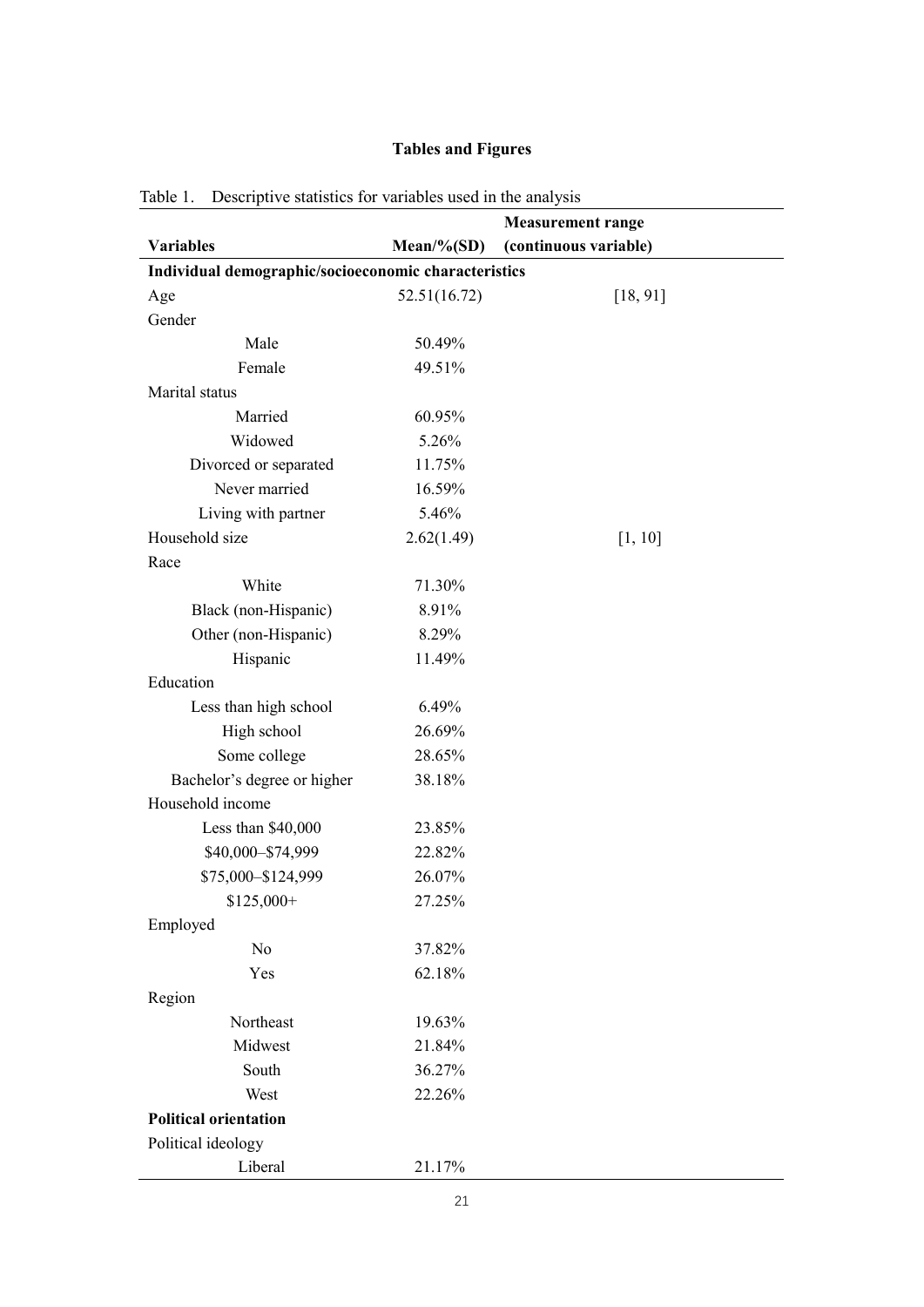| Slightly liberal                          | 8.55%      |                                                                                                                |
|-------------------------------------------|------------|----------------------------------------------------------------------------------------------------------------|
| Moderate/middle-of-the-road               | 33.85%     |                                                                                                                |
| Slightly conservative                     | 11.23%     |                                                                                                                |
| Conservative                              | 25.19%     |                                                                                                                |
| Party affiliation                         |            |                                                                                                                |
| <b>Strong Republican</b>                  | 17.26%     |                                                                                                                |
| Weak Republican                           | 11.03%     |                                                                                                                |
| Lean Republican/Democrat                  | 38.18%     |                                                                                                                |
| <b>Weak Democrat</b>                      | 11.80%     |                                                                                                                |
| <b>Strong Democrat</b>                    | 21.74%     |                                                                                                                |
| Opinions of the current US context        |            |                                                                                                                |
| Evaluation of the economic                |            | 1. Very bad; 2. Somewhat bad;                                                                                  |
| situation in US                           | 2.81(0.78) | 3. Somewhat good; 4. Very good                                                                                 |
| Satisfaction about democracy of<br>the US | 2.42(0.91) | 1. Very unsatisfied; 2. Somewhat<br>unsatisfied; 3. Somewhat satisfied;<br>4. Very satisfied                   |
| China's impact on the US                  | 3.19(0.90) | 1. Very negative; 2. Negative;<br>3. Somewhat negative; 4. Somewhat<br>positive; 5. Positive; 6. Very positive |
| <b>Perceptions of China</b>               |            |                                                                                                                |
| Rating of China's democracy               | 2.61(2.14) | [0, 10]                                                                                                        |
| Rating of China's economy                 | 6.43(2.01) | [0, 10]                                                                                                        |
| Favorability toward China                 | 2.29(0.69) | 1. Very unfavorable; 2. Somewhat                                                                               |
| Favorability toward Chinese               | 3.01(0.64) | unfavorable; 3. Somewhat favorable; 4.                                                                         |
| Favorability toward Chinese               |            | Very favorable                                                                                                 |
| culture                                   | 2.99(0.66) |                                                                                                                |
|                                           |            |                                                                                                                |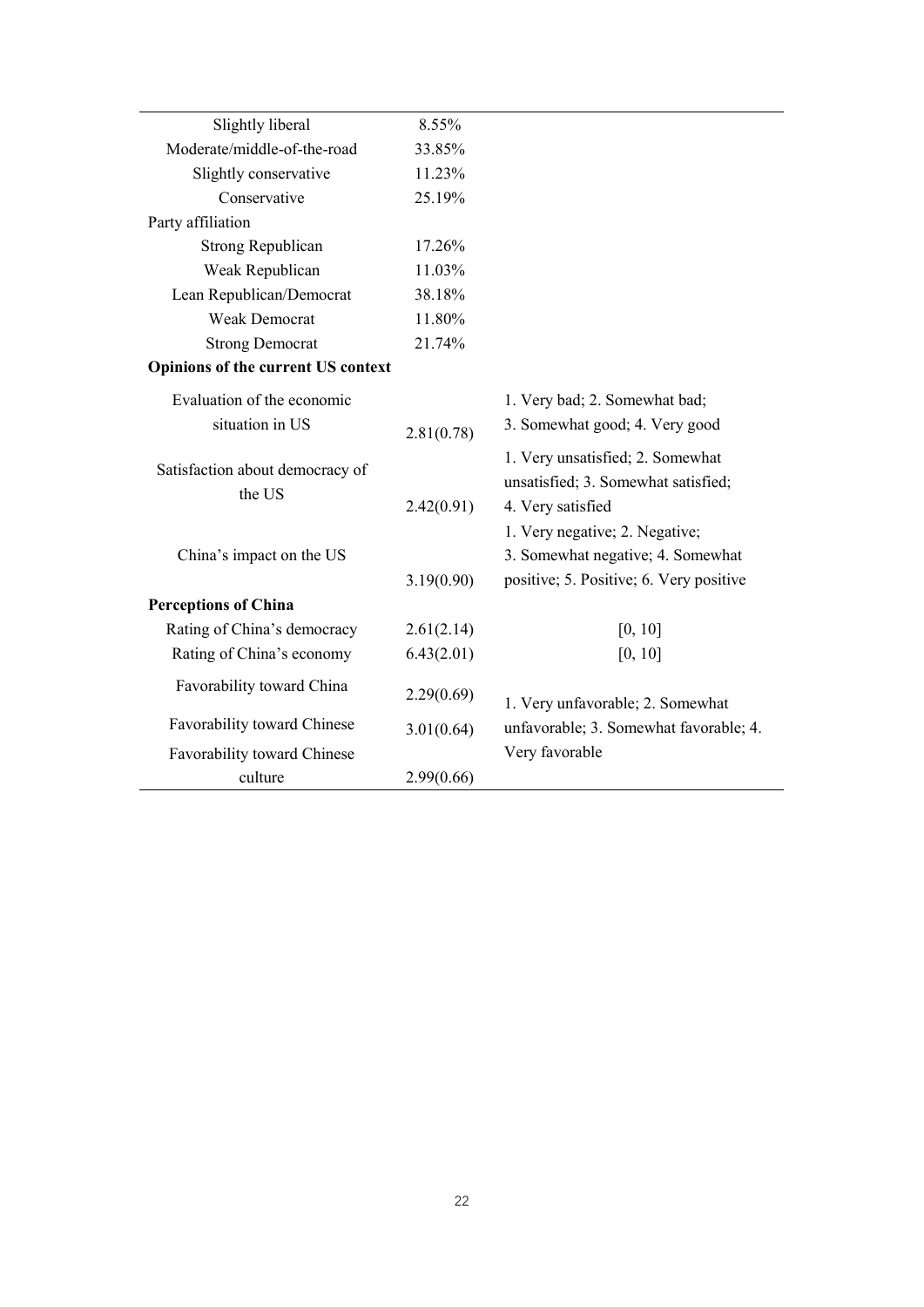|                                                                   | Model 1        | Model 2            | Model 3              | Model 4               |  |
|-------------------------------------------------------------------|----------------|--------------------|----------------------|-----------------------|--|
|                                                                   | Age            | Age                | Age                  | Age                   |  |
|                                                                   | Gender         | Gender             | Gender               | Gender                |  |
|                                                                   | Marital status | Marital status     | Marital status       | Marital status        |  |
| Demographic                                                       | Household size | Household size     | Household size       | Household size        |  |
| and<br>socioeconomi                                               | Ethnicity      | Ethnicity          | Ethnicity            | Ethnicity             |  |
|                                                                   | Education      | Education          | Education            | Education             |  |
| $\mathbf c$<br>characteristics                                    | Household      | Household          |                      |                       |  |
|                                                                   | income         | income             | Household income     | Household income      |  |
|                                                                   | Employment     | Employment         |                      |                       |  |
|                                                                   | status         | status             | Employment status    | Employment status     |  |
| Political orientation<br>Opinions about the current US<br>context |                | Political ideology | Political ideology   | Political beliefs     |  |
|                                                                   |                | Party affiliation  | Party affiliation    | Partisanship          |  |
|                                                                   |                |                    | Domestic economy     | Domestic economy      |  |
|                                                                   |                |                    | Domestic democracy   | Domestic democracy    |  |
|                                                                   |                |                    | China's influence on | China's influence on  |  |
|                                                                   |                |                    | <b>US</b>            | <b>US</b>             |  |
|                                                                   |                |                    |                      | China's democracy     |  |
|                                                                   |                |                    |                      | China's economy       |  |
| Perceptions of China                                              |                |                    |                      | Favor China           |  |
|                                                                   |                |                    |                      | Favor Chinese         |  |
|                                                                   |                |                    |                      | Favor Chinese culture |  |

Table 2. Stepwise linear regressions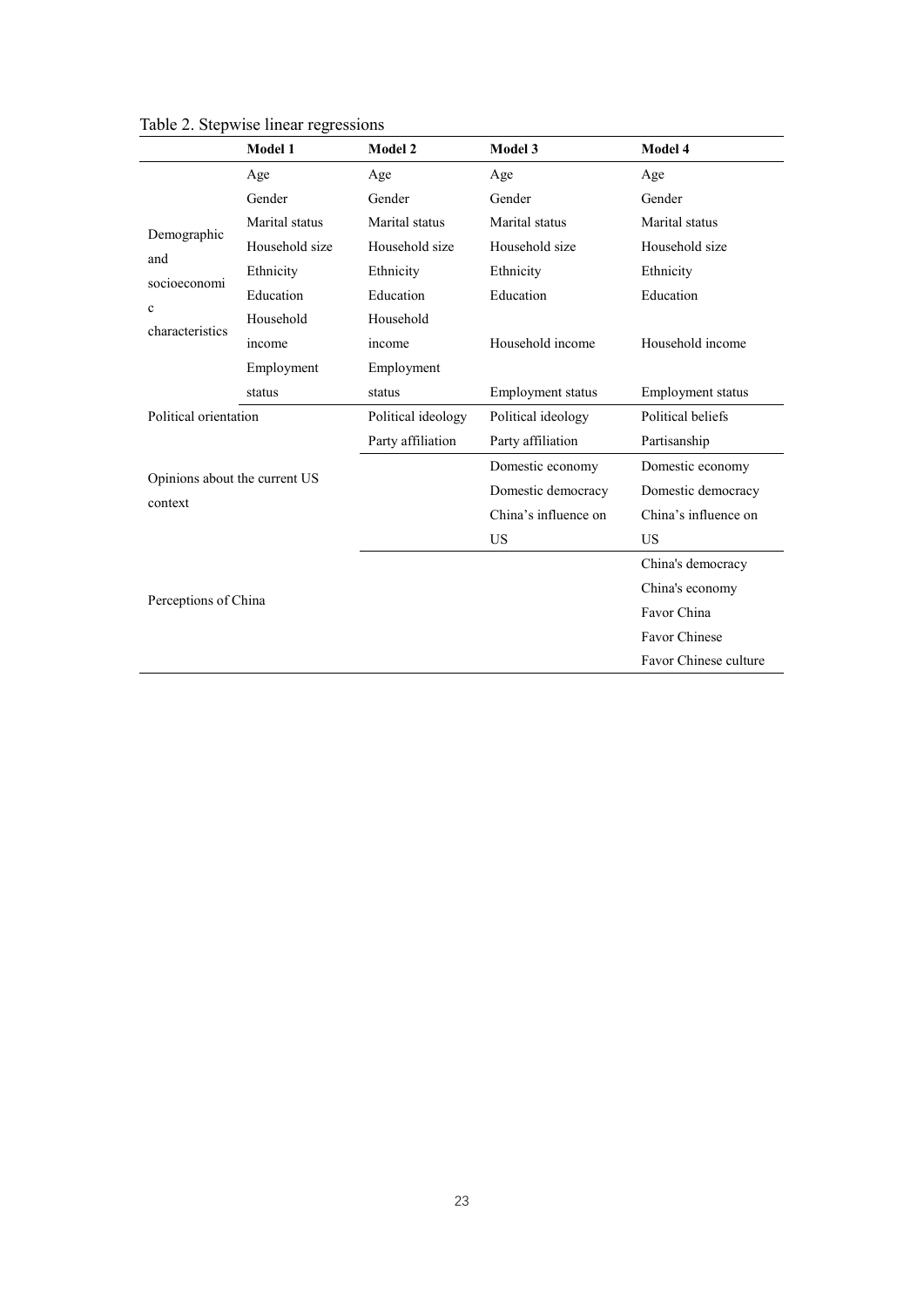| 471<br>306<br>168<br>Trade is bad<br>35.4%<br>64.6%<br>100%<br>1,467<br>801<br>666<br>Trade is good<br>54.6%<br>45.4%<br>100% | Don't support trade war | Support trade war | <b>Total</b> |
|-------------------------------------------------------------------------------------------------------------------------------|-------------------------|-------------------|--------------|
|                                                                                                                               |                         |                   |              |
|                                                                                                                               |                         |                   |              |
|                                                                                                                               |                         |                   |              |
|                                                                                                                               |                         |                   |              |
|                                                                                                                               | 969                     | 972               | 1,941        |
| <b>Total</b><br>49.9%<br>50.1%<br>100%                                                                                        |                         |                   |              |

Table 3. Attitudes toward US–China trade war by attitudes toward trade with China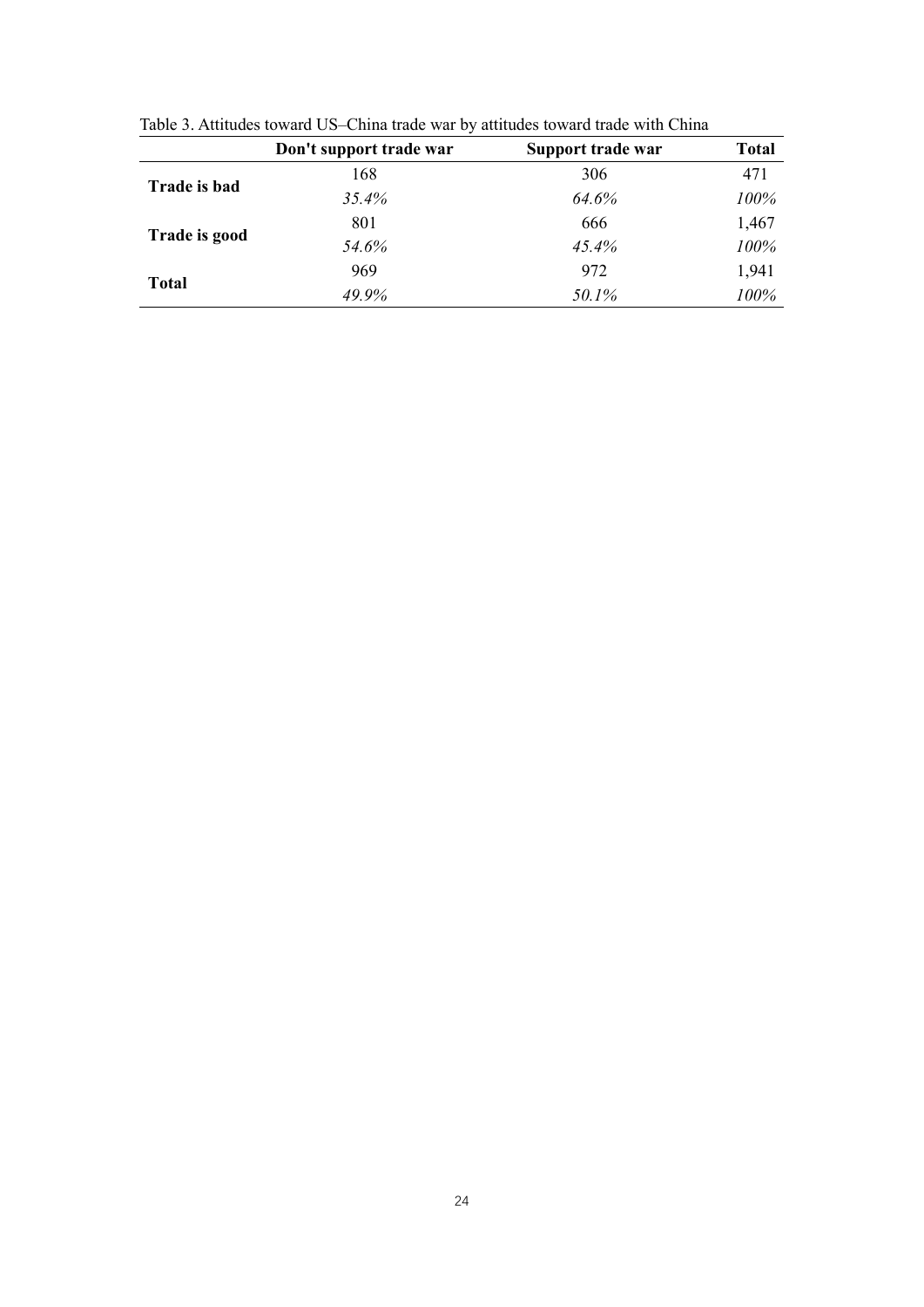|                                                      | <b>Support for trade</b> |          | Support for trade war |       | Dif.         |
|------------------------------------------------------|--------------------------|----------|-----------------------|-------|--------------|
|                                                      | Coefficients             | S.E.     | Coefficients          | S.E.  |              |
| Individual demographic/socioeconomic characteristics |                          |          |                       |       |              |
| Age                                                  | 0.000                    | 0.001    | 0.001                 | 0.002 |              |
| Male                                                 | $0.094**$                | 0.029    | 0.047                 | 0.038 |              |
| Marital status (Ref: Married)                        |                          |          |                       |       |              |
| Widowed                                              | 0.075                    | 0.068    | 0.119                 | 0.088 |              |
| Divorced or separated                                | 0.003                    | 0.047    | 0.059                 | 0.061 |              |
| Never married                                        | $-0.073$                 | 0.047    | $-0.038$              | 0.06  |              |
| Living with partner                                  | $-0.081$                 | 0.068    | $-0.034$              | 0.087 |              |
| Household size                                       | $-0.002$                 | 0.011    | 0.007                 | 0.014 |              |
| Race (Ref: White, Non-Hispanic)                      |                          |          |                       |       |              |
| Black, non-Hispanic                                  | $-0.045$                 | 0.054    | 0.087                 | 0.069 |              |
| Other, non-Hispanic                                  | $-0.051$                 | 0.054    | $0.218**$             | 0.069 |              |
| Hispanic                                             | 0.079                    | 0.047    | $-0.011$              | 0.061 |              |
| Education (Ref: Less than high school)               |                          |          |                       |       |              |
| High school                                          | 0.003                    | 0.063    | 0.006                 | 0.081 |              |
| Some college                                         | 0.022                    | 0.064    | $-0.052$              | 0.082 |              |
| Bachelor's degree or higher                          | 0.101                    | 0.066    | $-0.194*$             | 0.084 |              |
| Household income (Ref: Less than \$40,000)           |                          |          |                       |       |              |
| \$40,000-\$74,999                                    | $-0.012$                 | 0.043    | 0.031                 | 0.055 |              |
| \$75,000-\$124,999                                   | 0.050                    | 0.044    | $-0.042$              | 0.056 |              |
| $$125,000+$                                          | 0.059                    | 0.047    | $-0.051$              | 0.061 |              |
| Employed (Ref: No)                                   |                          |          |                       |       |              |
| Yes                                                  | 0.010                    | 0.034    | 0.017                 | 0.044 |              |
| <b>Political orientation</b>                         |                          |          |                       |       |              |
| Political ideology (Ref: Liberal)                    |                          |          |                       |       |              |
| Slightly liberal                                     | 0.004                    | 0.06     | 0.084                 | 0.077 |              |
| Moderate                                             | $-0.105*$                | 0.047    | $0.321***$            | 0.06  | ***          |
| Slightly conservative                                | $-0.115$                 | 0.062    | $0.583***$            | 0.079 | ***          |
| Conservative                                         | $-0.160**$               | 0.059    | $0.640***$            | 0.076 | ***          |
| Party affiliation (Ref: Strong Republican)           |                          |          |                       |       |              |
| Weak Republican                                      | $-0.056$                 | 0.058    | $-0.270***$           | 0.074 | *            |
| Lean Republican/Democrat                             | $-0.017$                 | 0.049    | $-0.419***$           | 0.064 | ***          |
| Weak Democrat                                        | $-0.013$                 | 0.065    | $-0.623***$           | 0.083 | ***          |
| <b>Strong Democrat</b>                               | 0.064                    | 0.063    | $-0.700***$           | 0.082 | ***          |
| Opinions of the current US context                   |                          |          |                       |       |              |
| Evaluation of the economic situation in US           | $0.094***$               | 0.022    | $0.166***$            | 0.029 |              |
| Satisfaction about democracy of the US               | $-0.027$                 | 0.019    | $0.196***$            | 0.024 | ***          |
| China's influence on the US                          | $0.247***$               | $0.02\,$ | $-0.095***$           | 0.025 | ***          |
| <b>Perceptions of China</b>                          |                          |          |                       |       |              |
| Ratings of China's democracy                         | $-0.015$                 | 0.008    | 0.007                 | 0.01  | $\star\star$ |
| Ratings of China's economy                           | $0.025***$               | 0.007    | $-0.016$              | 0.01  |              |

Table 4. Regression results on attitudes toward US–China trade and trade war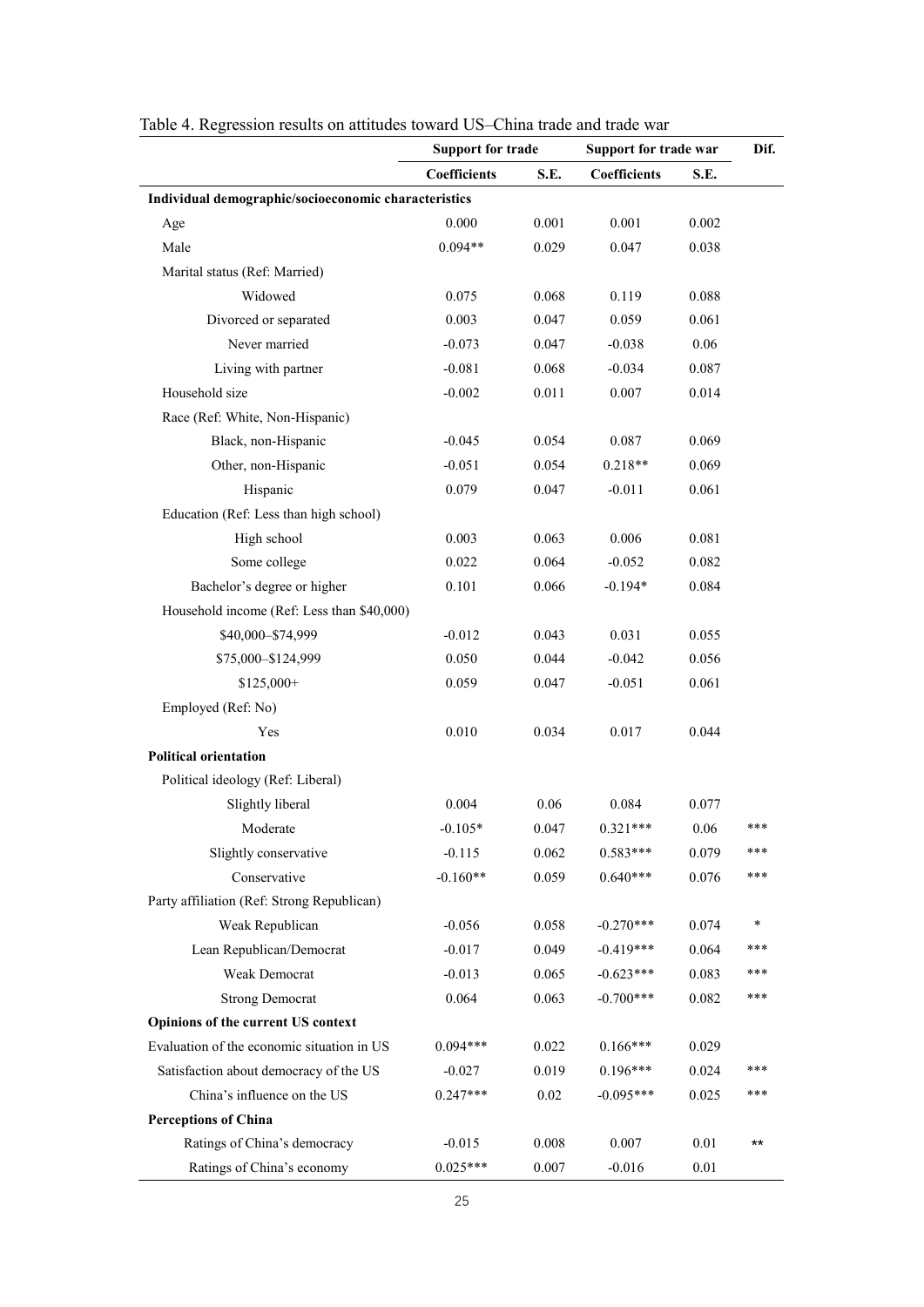| Favorability toward China           | $0.134***$ | 0.026 | $-0.048$   | 0.034 | $***$   |
|-------------------------------------|------------|-------|------------|-------|---------|
| <b>Favorability toward Chinese</b>  | $0.085**$  | 0.028 | $-0.057$   | 0.036 | $\star$ |
| Favorability toward Chinese culture | $0.127***$ | 0.029 | 0.016      | 0.037 | $***$   |
| Constant                            | $0.837***$ | 0.157 | $2.216***$ | 0.202 |         |
| R-squared                           | 0.283      |       | 0.416      |       |         |

Notes: \*\*\*p<0.001, \*\*p<0.01, \*p<0.05. (N=1941); region (Northeast, Midwest, South, and West) is controlled in the model; Ref. = reference category; S.E. = Standard Error. Columns denoted by "dif." specify the results of the significance tests for the differences in coefficients of variables "Political orientation," "Opinions of the current US context," and "Perceptions of China" between models "Support for trade" and "Support for trade war."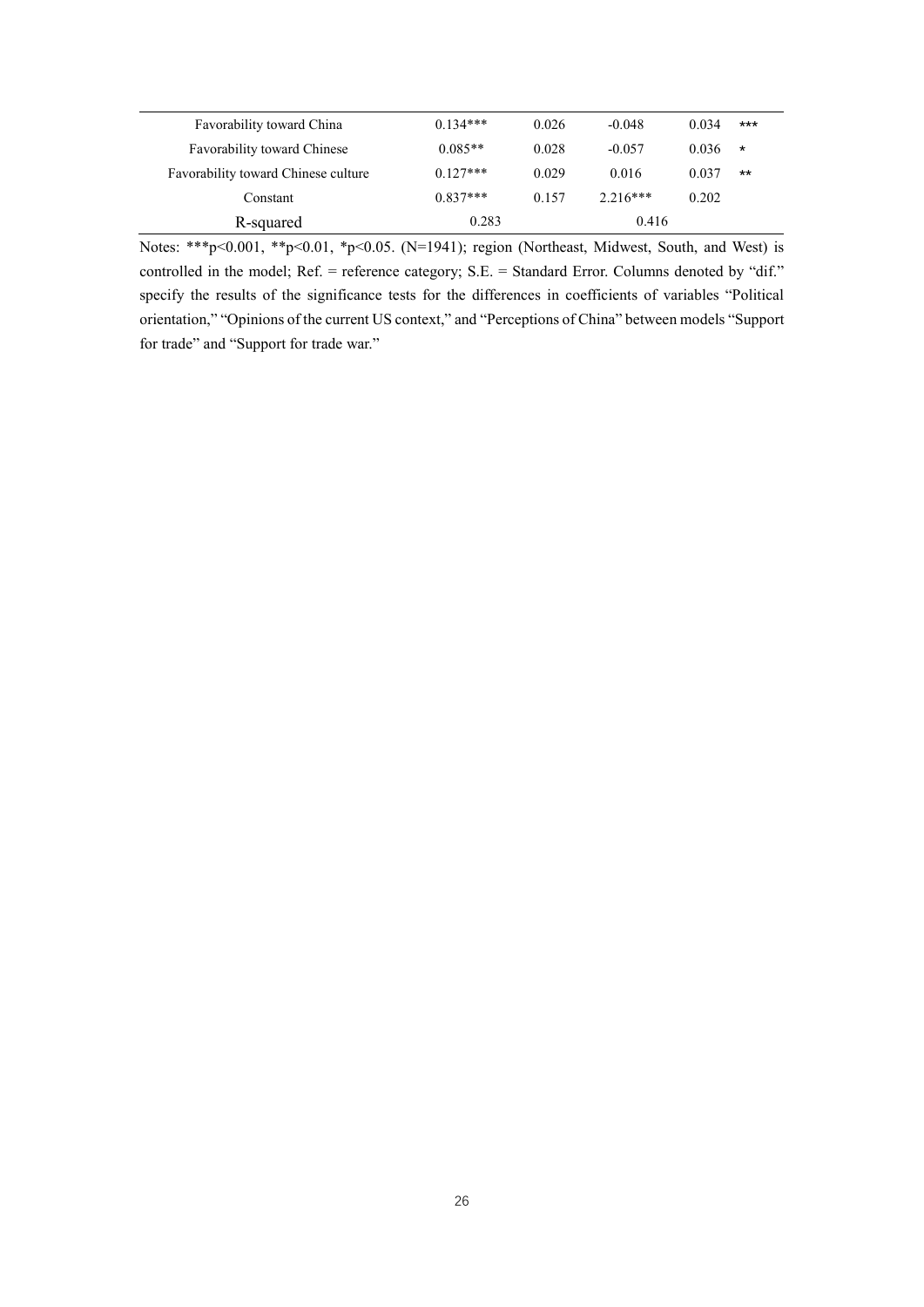

## Figure 1. Americans' attitudes toward US–China trade and trade war

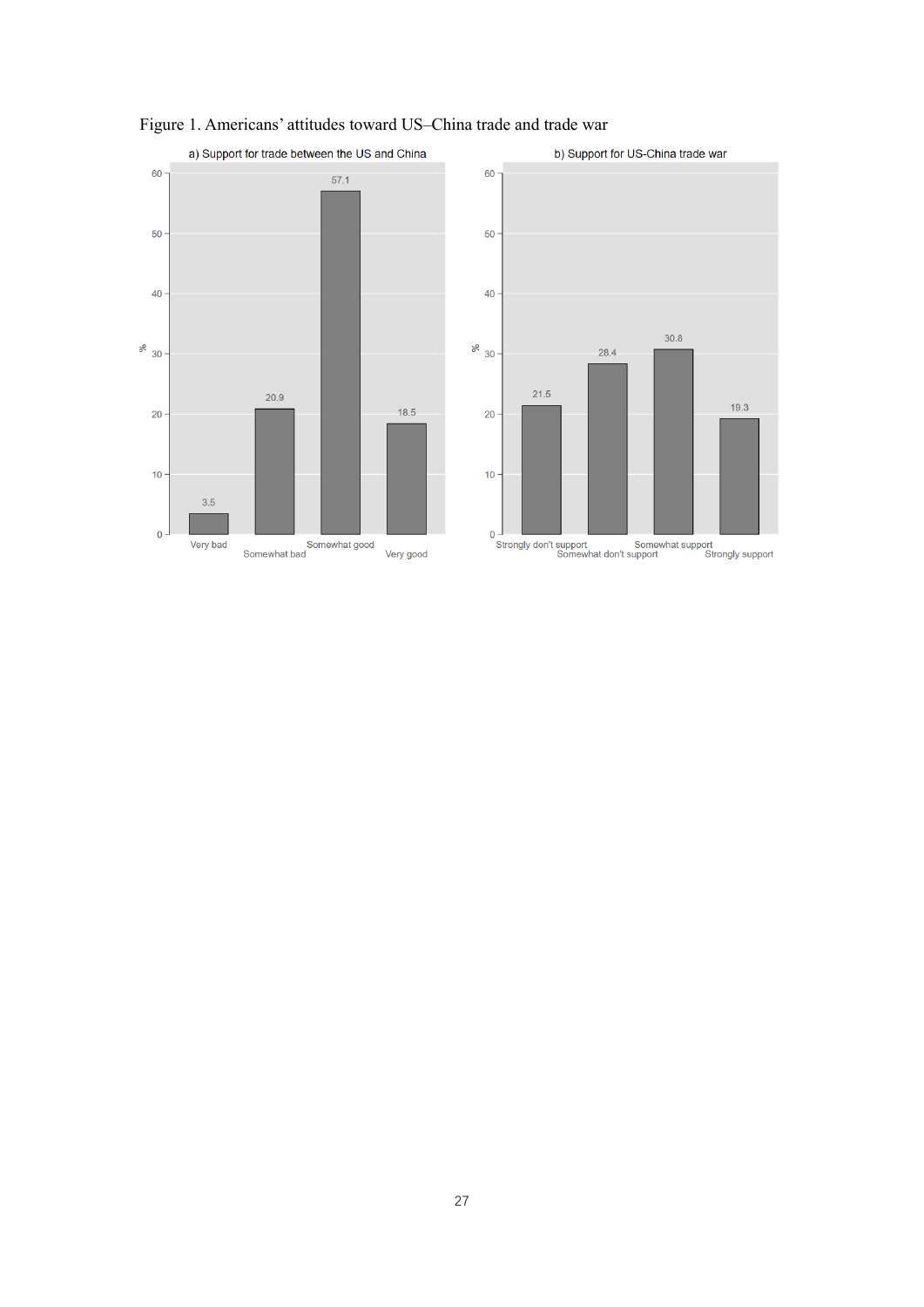

Figure 2. Assessing explanatory power of predictor variables using model R-square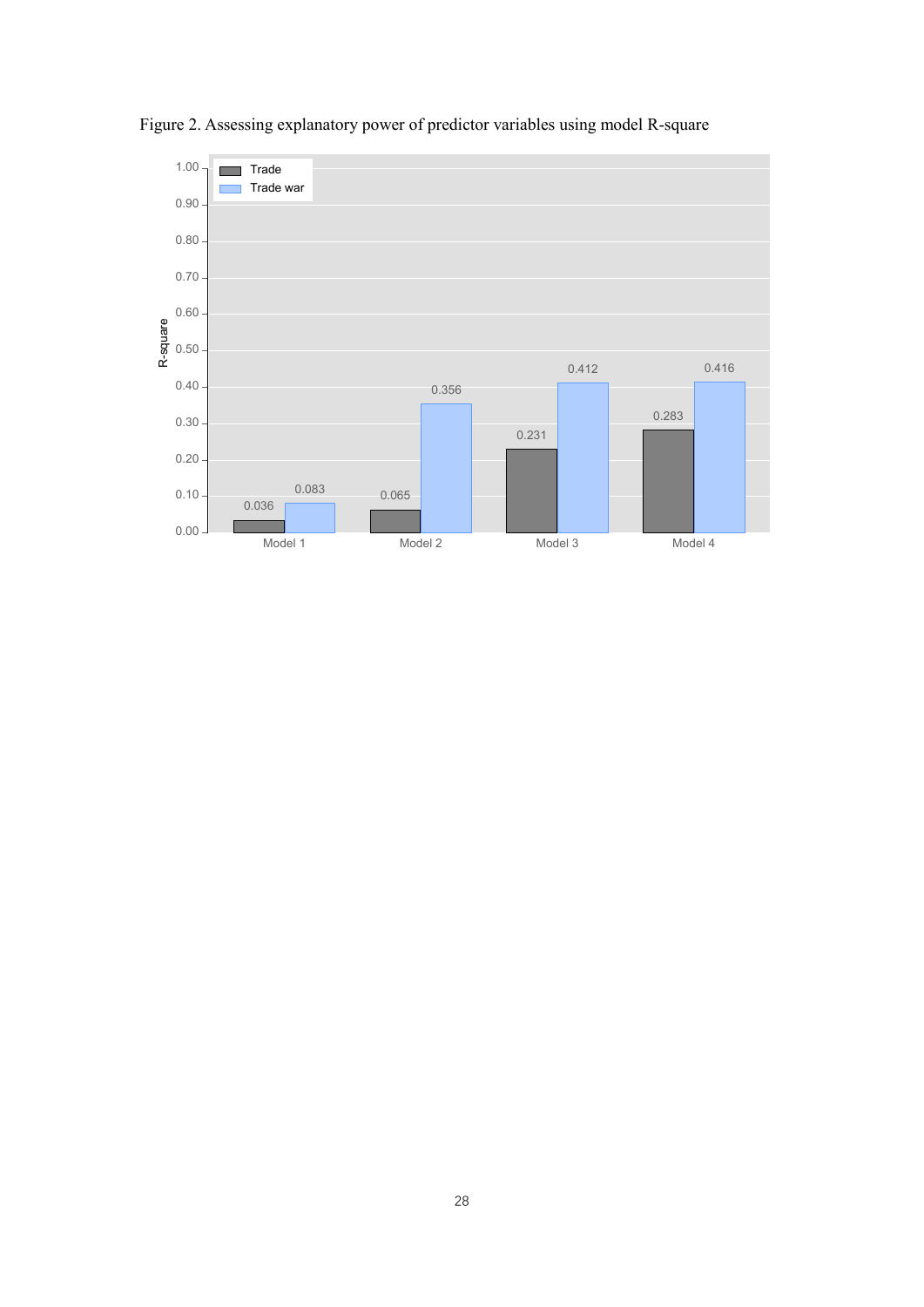Figure 3. Coefficients representing the effect of each variable on attitude toward US–China trade



Note: Coefficients are from the regression Table 4. Rep/Dem = Republican/Democrat, ECO = economy, DEM = democracy.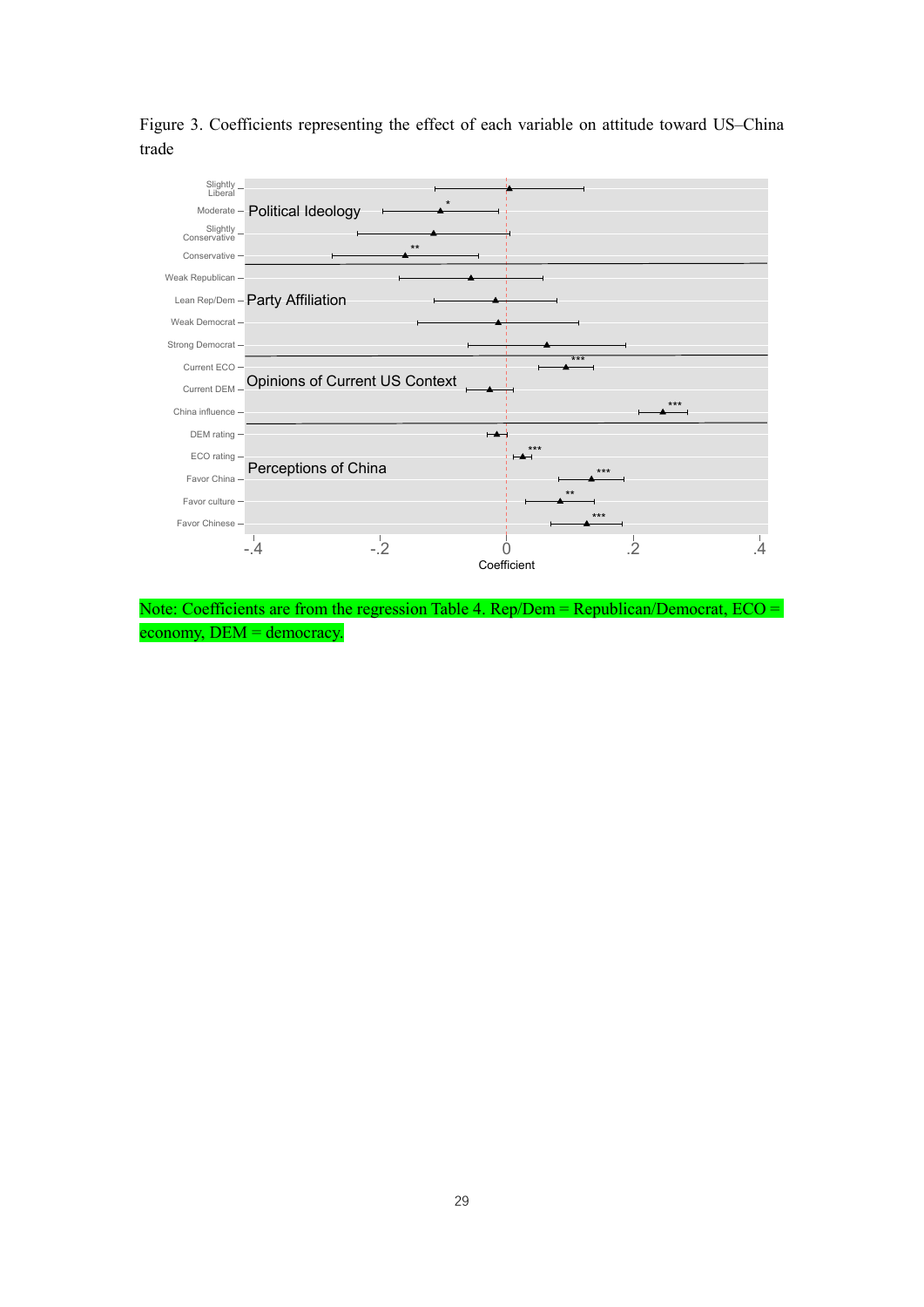Figure 4. Coefficients representing the effect of each variable on attitude toward US–China trade war



Note: Coefficients are from the regression Table 4. Rep/Dem = Republican/Democrat, ECO = economy, DEM = democracy.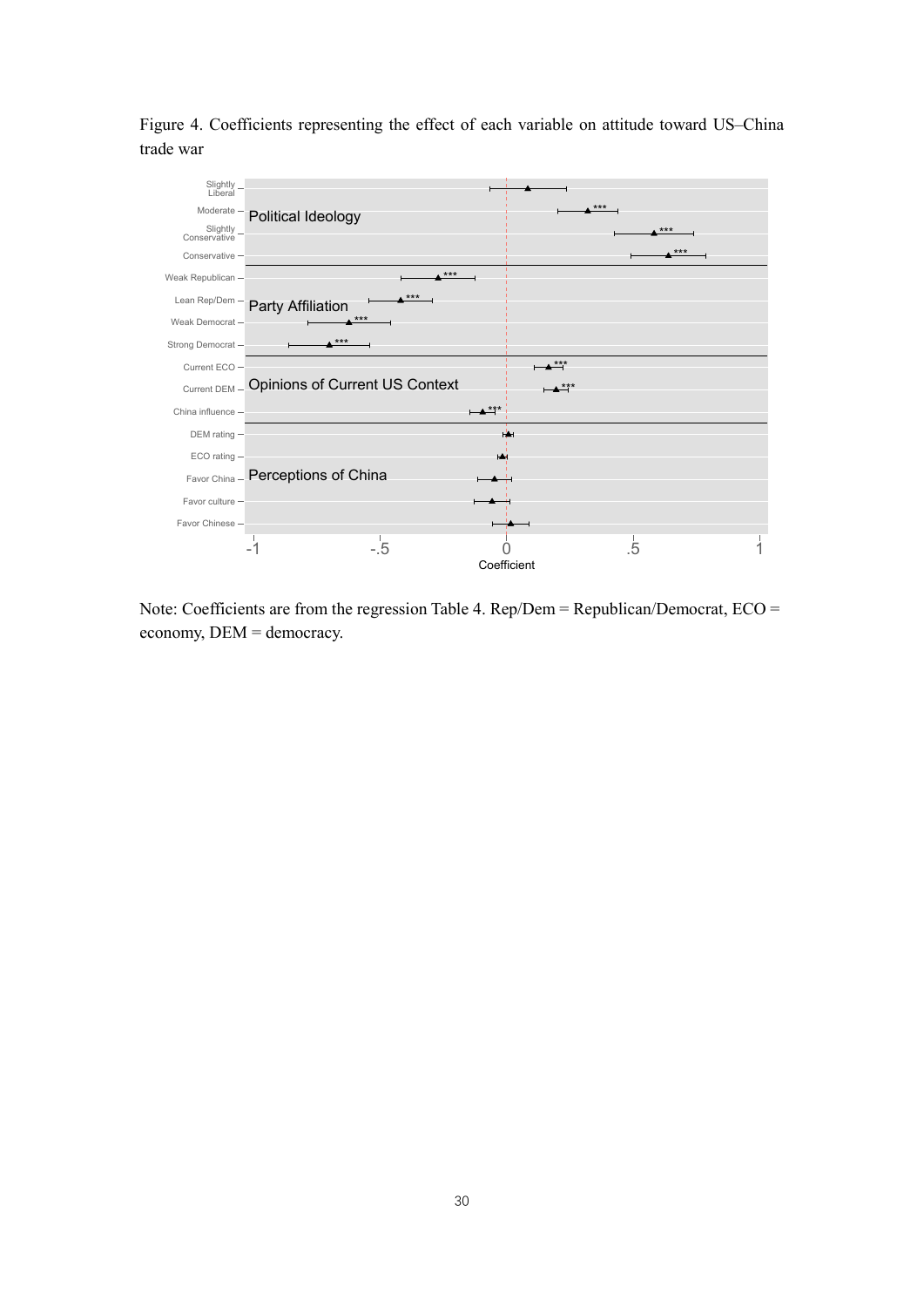

## Figure 5. Predicted probabilities of four groups by political orientation

Note: the probabilities of the full sample are the model-free distribution of the four groups among all respondents.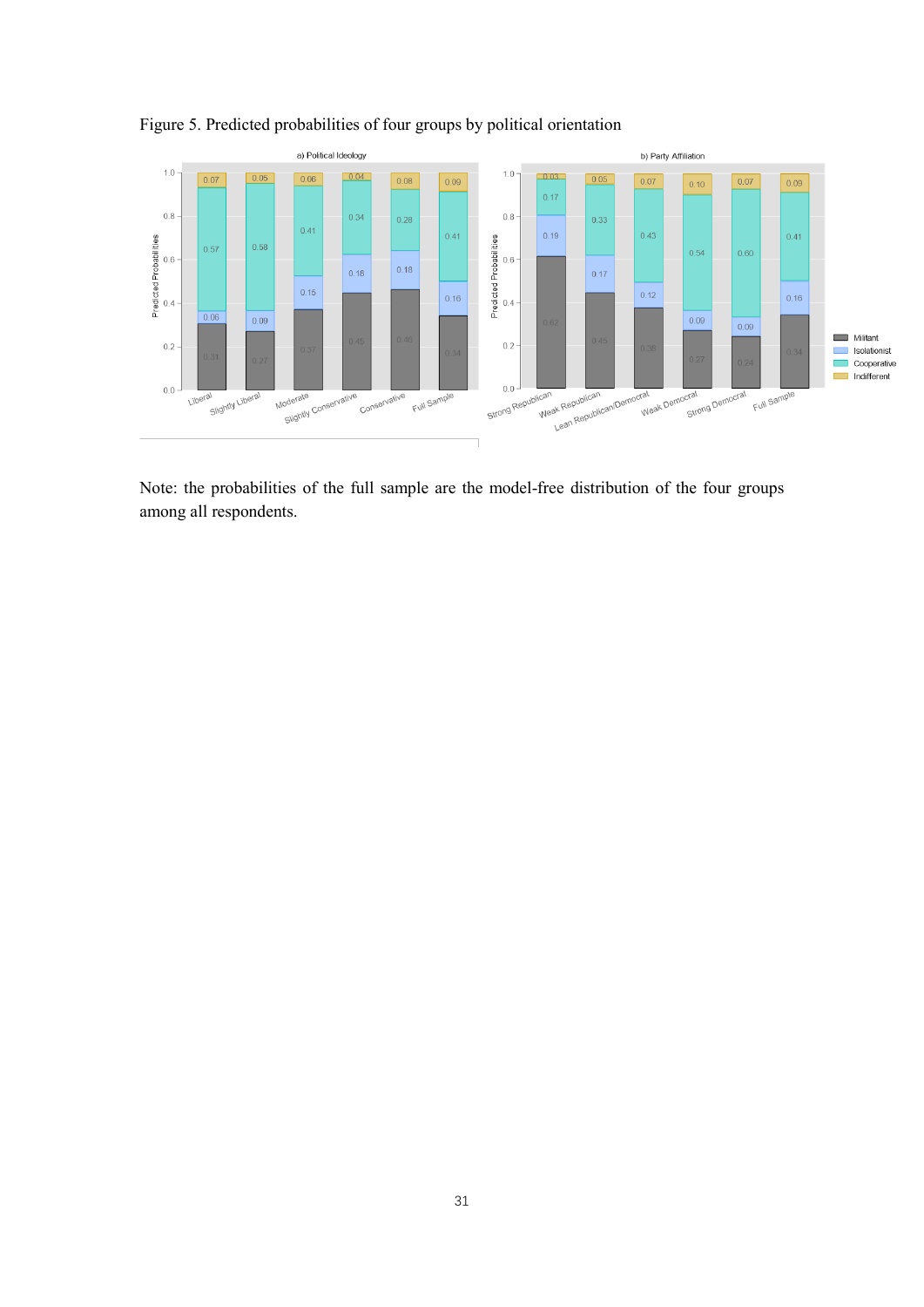

Figure 6. Predicted probabilities of four groups by opinions of US economic situation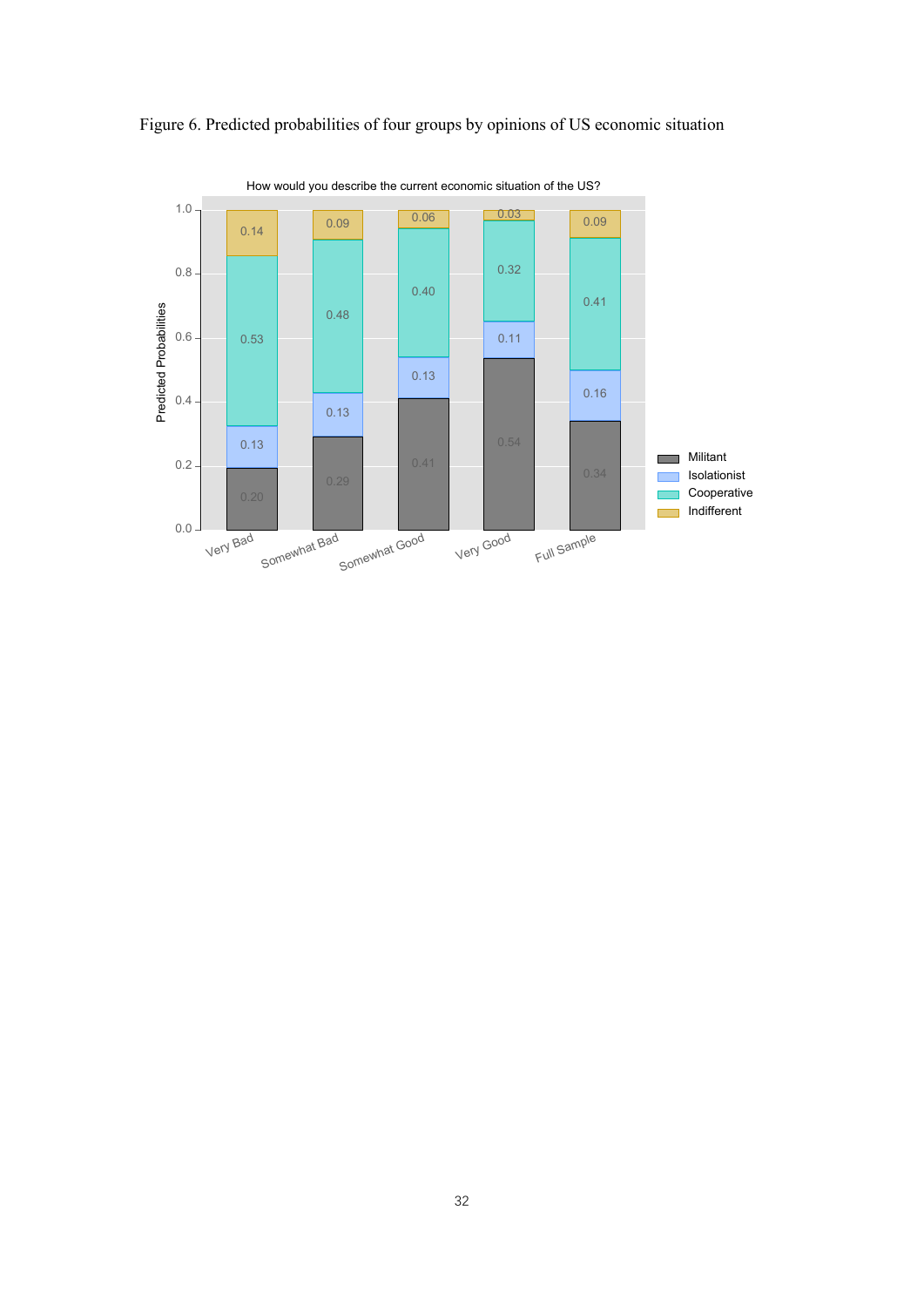

Figure 7. Predicted probabilities of four groups by views of China's influence